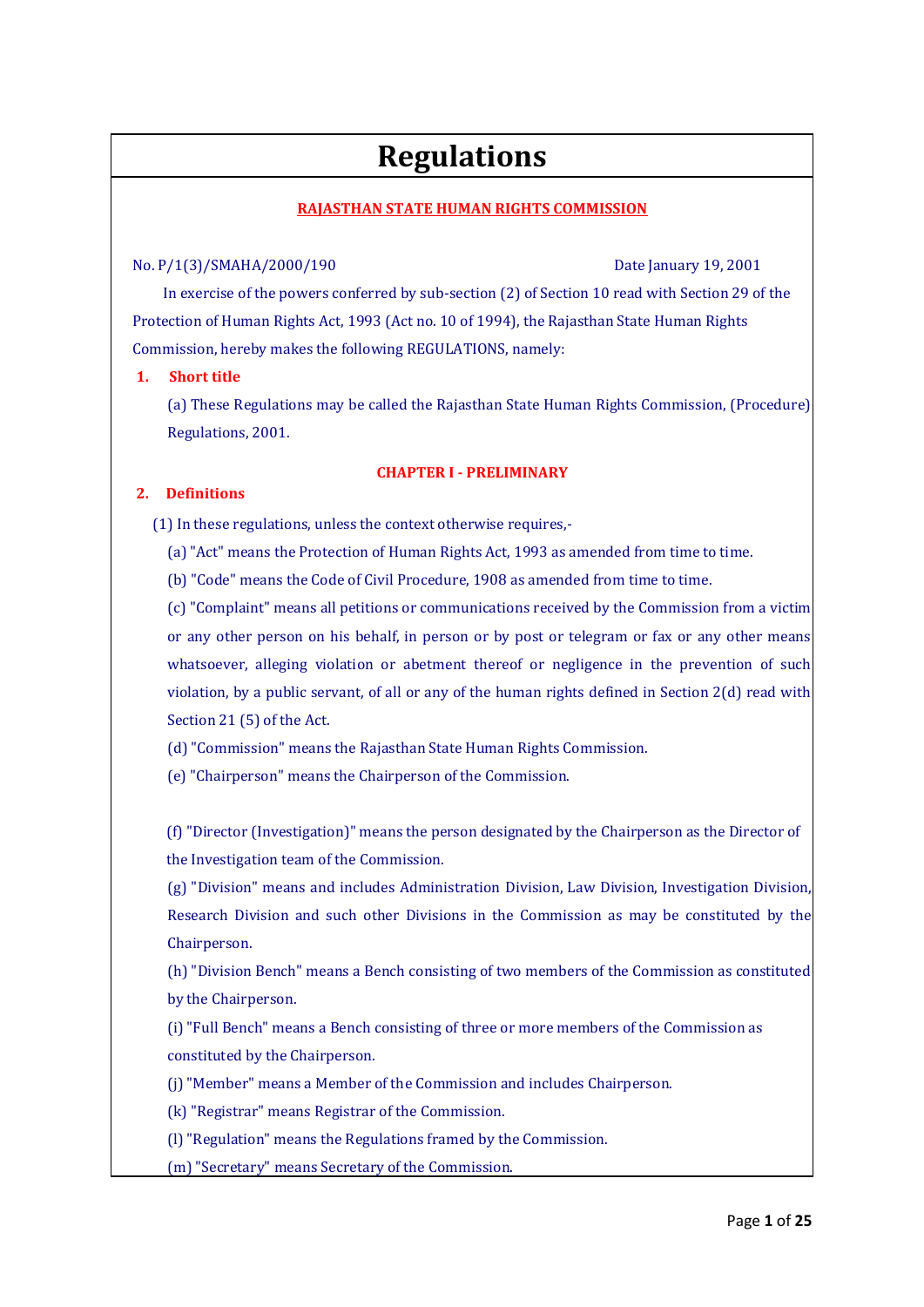(n) "Single Bench" means a Bench consisting of one Member of the Commission as constituted by the Chairperson.

(2) Words and expressions not defined in these regulations shall, to the extent defined in the Act,

have the same meaning as assigned to them therein.

#### **3. Head Quarters of the Commission**

The Head Quarters of the Commission shall be, as notified by the State Government, at Jaipur.

#### **4. Venue of the Meetings**

The Commission shall ordinarily hold its meetings and sittings in its office at Jaipur. However, it may, in the discretion of the Chairperson, hold its meetings and sittings at any other place in Rajasthan, if he considers the same necessary and expedient.

#### **5. Periodicity of Sittings**

 The Commission shall normally have its regular sittings on all working days of every month, excepting Saturdays and holidays. The Chairperson may, however either *suo-motu* or at the request of one or more members, direct a special sitting to be convened to consider any matter of urgency.

#### **6. Secretarial Assistance**

 The Secretary shall, along with such other officers of the Commission as may be directed by the Chairperson, attend meetings of the Commission.

#### **7. Agenda**

The Secretary shall, in consultation with the Chairperson, prepare the agenda for each meeting of the Commission and shall cause notes thereon to be prepared by the secretariat. Such notes shall, as far as possible, be self contained. Specific files covering the agenda items shall be made available to the Commission for reference. The Agenda papers shall ordinarily be circulated to the Members at least two clear days in advance of every meeting. When matters are set down only for hearing, cause list of the day of sitting shall be prepared and circulated. The Commission may, however, take up any matter for deliberation, which is not included in the agenda of the meeting.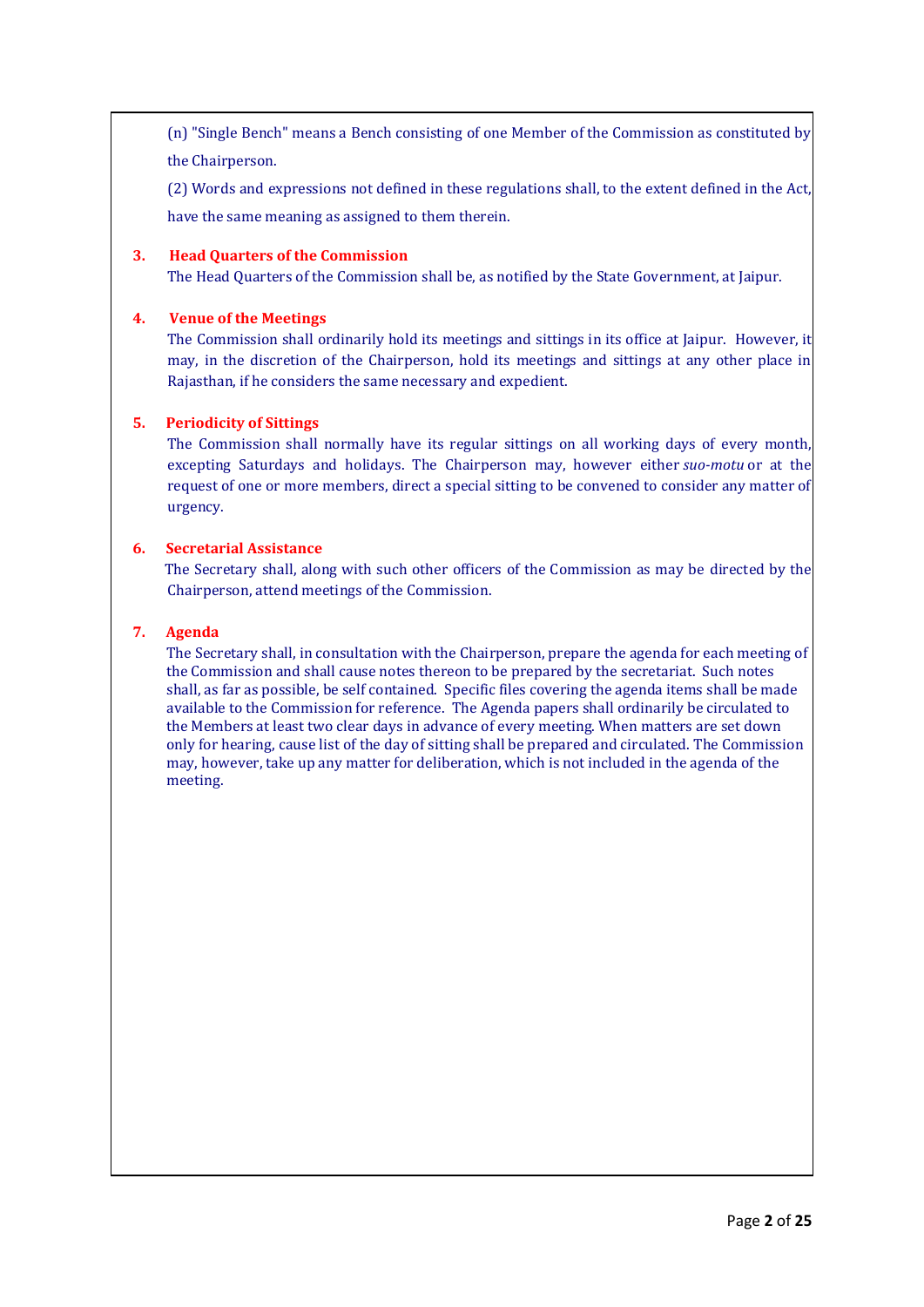#### **CHAPTER II - PROCEDURE OF DEALING WITH COMPLAINTS OR SUO-MOTU ACTION**

#### **4. General**

 (a) Complaint may be made to the Commission in Hindi or English or in any of the languages included in the Eighth Schedule of the Constitution.

(b) No fee shall be chargeable on complaints.

 (c) The complaint should disclose a complete picture of the matter complained against. The Commission may, if necessary, call for further information and may direct affidavits to be filed in support of the allegations, whenever considered necessary.

#### **9. Complaints not ordinarily entertain able**

The Commission may dismiss in limine complaints of the following nature:

(a) vague or anonymous or pseudonymous or illegible or trivial or frivolous;

(b) barred under Section 36 (1) of the Act;

(c) barred under Section 36 (2) of the Act;

(d) relates to civil dispute, such as property rights, contractual obligations;

(e) relates to Service matters or labour or industrial disputes;

(f) allegations are not against any public servant;

(g) allegations do not make out any specific violation of human rights;

(h) matter is sub judice before a court or tribunal;

(i) matter is covered by a judicial verdict or decision of the Commission;

(j) where copy of the complaint addressed to some other authority is received by the Commission and

(k) matter is outside the purview of the Commission.

#### **10. Processing of Complaints**

(a) Immediately on receipt of applications/communications, the Section Officer in the Law Division shall sort out the complaints and place them for scrutiny before the concerned Assistant/Deputy Registrar.

(b) Complaints and other communications requiring urgent action shall be placed before the Registrar, who shall arrange for urgent processing.

(c) Complaints not in Hindi or English shall be translated into Hindi.

(d) After completing the scrutiny, the Assistant Register shall fill up Form A, in case of complaints found entertainable and, fill up Form B in case, the complaint found as not entertainable for any of the reasons mentioned in Regulation 9. He shall then forward the complaint with the scrutiny report to the Registration Section.

(e) If the communication is found to be not a complaint under Section 12 (a) of the Act, but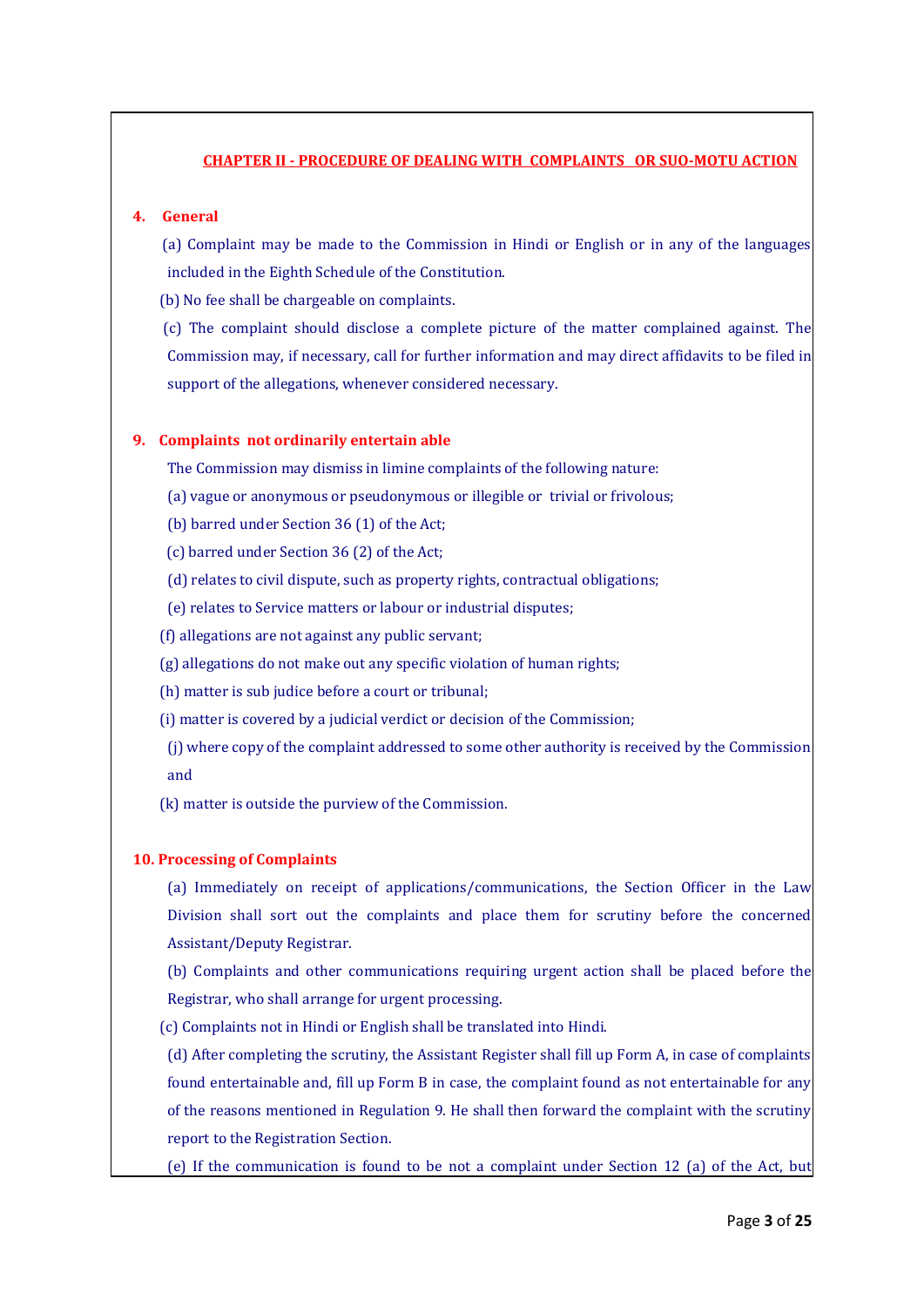relates to the other clauses of Section 12, the same shall be placed before the Secretary, who shall place it with a brief note before the Commission as early as possible.

#### **11. Classification**

Subject wise classification of the complaints shall be made as per the list in the Appendix-I, which may be modified or amended from time to time as per the orders of the Chairperson.

#### **12. Registration**

(a) A common register shall be maintained in the Law Division for entering, in serial order, the case number with the District Code and year of registration, the corresponding diary number and the District to which the incident relates in respect of each complaint to be registered. After completion of the scrutiny, entry shall be made in the common register and the case number assigned to the complaint along with the District Code shall be entered in the complaint in red ink and also in the space provided in the Scrutiny Report.

(b) Records relating to each complaint shall be kept separately and duly indexed and in separate file covers and the same shall be sent to the listing section, for placing the matter before the Commission.

(c) All complaints registered as aforesaid shall be placed before the Commission for consideration as expeditiously as possible and at any rate not later than seven days from the date of its receipt. In case a longer time is required, specific orders shall be obtained from the Chairperson.

 (d) Complaints requiring urgent consideration shall be placed before the Commission, as far as possible within 24 hours of its receipt.

#### **13. Constitution of Benches**

Subject to such special or general orders of the Chairperson, all complaints shall be dealt with by a Single Bench of the Commission. If the Single Bench dealing with the case, having regard to the importance of the issues involved, is of the opinion, that the case should be considered by a Division or a Full Bench, the papers shall be placed before the Chairperson for assigning the case to such a Division Bench or Full Bench, if the Chairperson also concurs with that opinion. If the Chairperson feels that having regard to the importance of the matter the case should be heard by a larger Bench, the case may be referred to such a larger Bench, constituted for that purpose.

#### **14. Preparation of Cause List**

Cause list shall be prepared listing the cases under the following heads:

(a) For admission

Cases, which are prima facie not entertain able shall also be included in this head, so that the Bench shall pass order rejecting the complaint.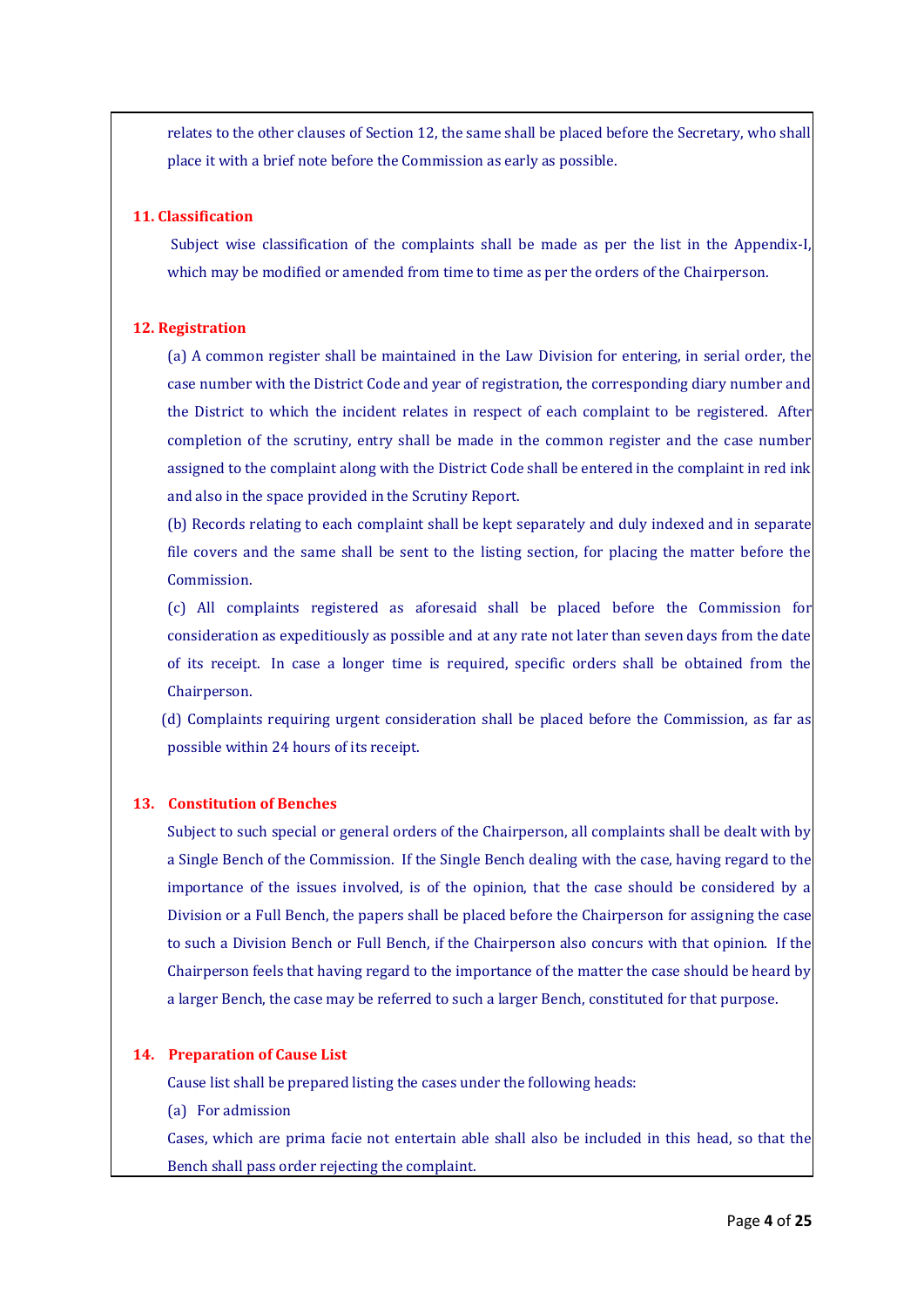(b) For directions

Cases in which information or report have not been received, for issue of summons, requiring interim and interlocutory orders will be included in this head.

(c) For final disposal.

(d) Cases awaiting compliance.

(e) Review applications.

#### **15. Posting of Cases**

(a) Cases shall be included in the Cause List of each Bench as per the directions of the Chairperson.

(b) The case files of the cases posted in the Cause List shall be circulated to the Bench two days in advance together with the Cause List.

#### **16. Preliminary Consideration and steps**

(a) If a complaint is, after consideration, dismissed in liming, the said order shall be communicated to the complainant in Form-F. The case is then treated as closed.

(b) If the complaint is admitted or is taken cognizance *suo-motu,* the notice in Form-G shall be sent to the concerned authority enclosing a copy of the complaint. Such notice shall specify the time within which the information or the report has to be submitted.

#### **17. Recording of orders**

(a) Orders of the Commission shall be recorded in the Order Sheet. Lengthy orders shall be recorded on separate sheets and appended to the Order Sheet. Private Secretary attached to the member shall enter in the relevant column of the Order Sheet the date of the order and the number of the pages.

(b) In cases requiring urgent action in pursuance of the order issued by the Commission, the concerned Private Secretary shall send the file at once to the Registrar, who shall arrange for the communication of the order either by fax or telephone or speed post or telegram and then transmit the records to the concerned section for further action.

### **18. District wise Information Register**

A register in Form-H shall be maintained for each District and the relevant information shall be entered as and when available in the relevant columns.

#### **19. Preparation of Synopsis**

(a) Upon receipt of the report or information called for, a detailed note in the form of a synopsis shall be prepared by the Deputy Registrar in Form-I and the case becomes ready for being placed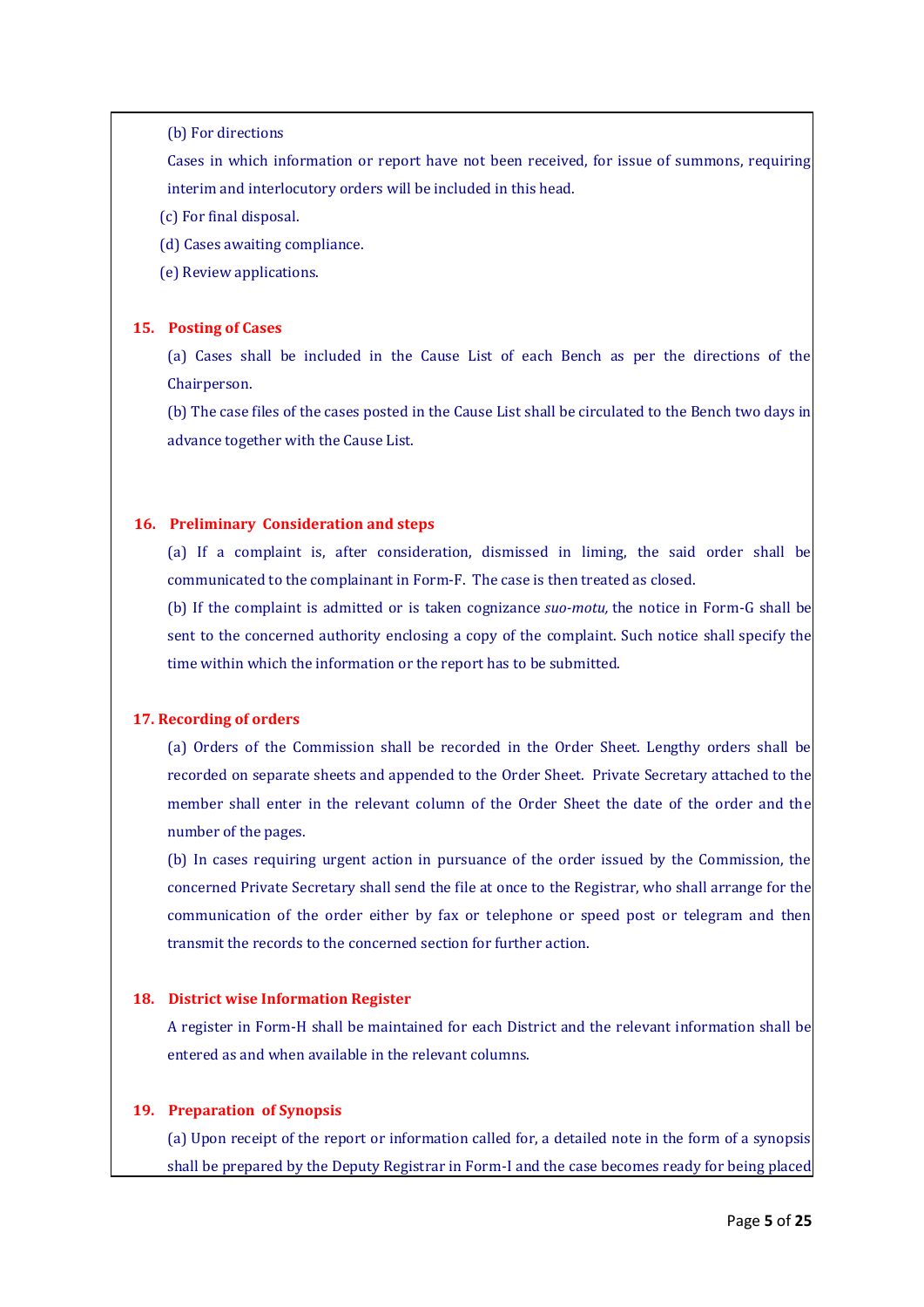before the Commission for final disposal.

 (b) After considering the report or information, if the Commission disposes off the case without any recommendation, the case is closed.

#### **20. Summons**

(a) Summons in Form-J, indicating the purpose of summoning such person shall be issued in the following cases:

(1) to the complainant or any other person on his behalf to afford him a personal hearing,

(2) to any other person who, in the opinion of the Commission, should be heard for appropriate disposal of the case,

(3) to any person to cause production of records required by the Commission,

(4) to any person to be examined as witness,

(5) to any person whose conduct is enquired into and

(6) to any person, whose reputation, in the opinion of the Commission is likely to be prejudicially affected.

(b) The case in which summons has been issued for personal appearance of a person, shall be placed before the Commission, on the date noted in the summons for such personal appearance.

#### **21. Ordering Investigation**

(a) Whenever the Commission orders investigation by its Investigation Division or by any other investigating agency of the Central or State Government as provided in Section 14 of the Act, a copy of such order along with copies of the papers relevant thereto shall be furnished forthwith to such Division or Agency, calling upon it to conduct the investigation and submit its report within the time specified in the order.

(b) If report is not received within the specified time, the matter shall be placed before the Commission forthwith for further directions.

#### **22. Communication of Recommendations**

Whenever the Commission makes any recommendation after considering the inquiry report, a copy of the inquiry report along with its recommendation shall be sent within seven days from the date of such recommendation to the concerned government or authority calling upon it to furnish its comments on the report including the action taken or proposed to be taken within one month or such further time as the Commission may allow.

#### **23. Follow up action**

(a) If no comments are received within the specified time, the case shall be placed before the Commission forthwith for further direction.

(b) If comments are received, the case shall be placed before the Commission with a brief note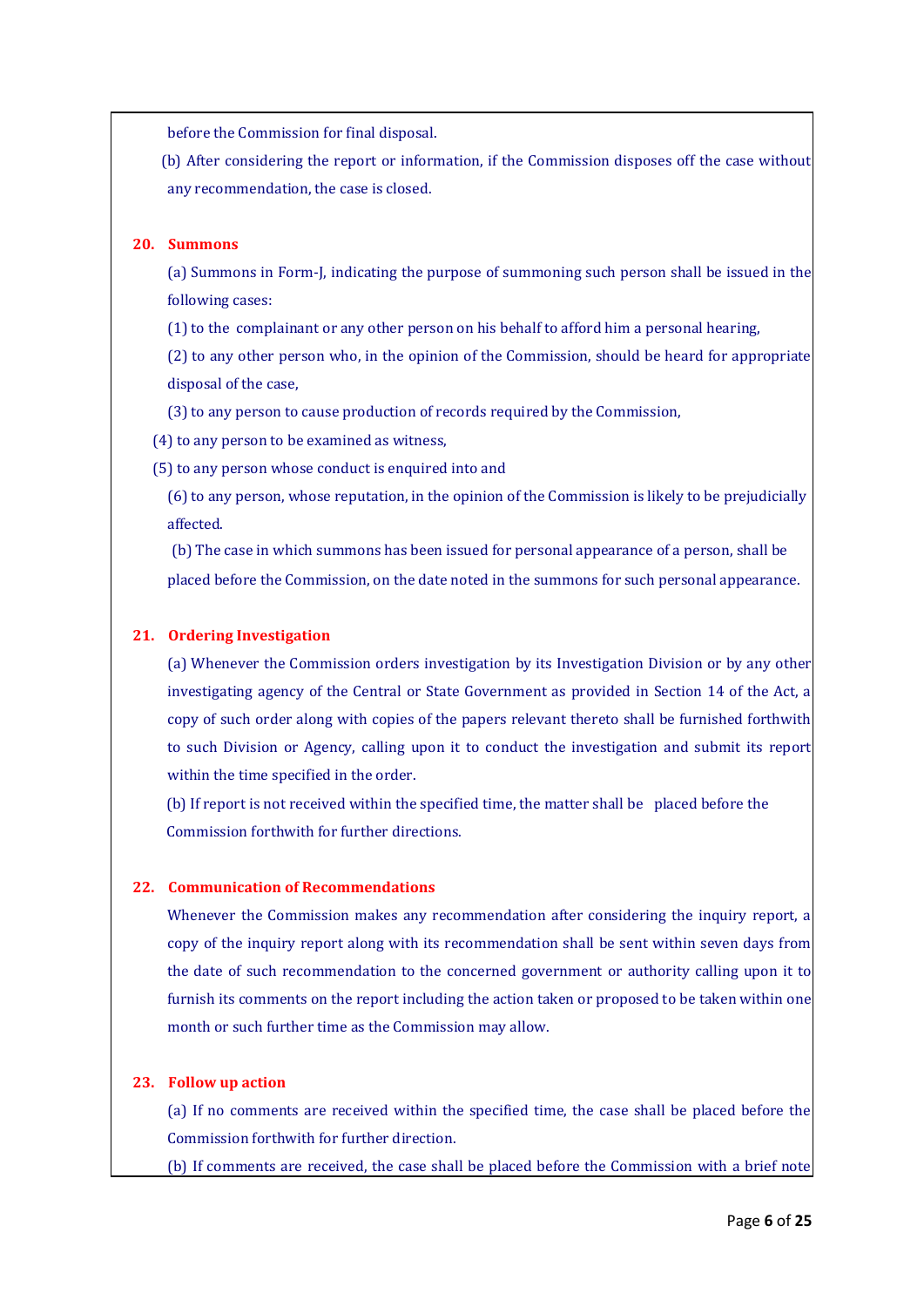indicating whether the recommendation of the Commission has been accepted in full or part or not accepted at all, the reasons for such non acceptance or part acceptance and the action that may be taken or proposed to be taken.

(c) After considering the comments and the brief note on it, the Commission shall pass such order as it deems fit.

#### **24. Procedure regarding** *Suo-Motu* **Action**

The procedure contained in this Chapter shall mutatis mutandis apply to *suo-motu* action taken by the Commission.

#### **25. Opportunity to persons before the Commission**

The Commission may, in its discretion, afford a personal hearing to the petitioner or any other person on his behalf and such other person or persons as in the opinion of the Commission should be heard for the proper disposal of the matter before it and where necessary, call for records and examine witnesses in connection with it. The Commission shall afford a reasonable hearing including opportunity of cross examining witnesses, if any, in support of his stand to a person, whose conduct is enquired into by it or where in its opinion**,** the reputation of such person is likely to be prejudicially affected.

#### **26. Publication**

When the Commission passes order after inquiry under Section 17, the Registrar shall cause to:

(a) prepare a list of such cases furnishing particulars such as case number, name of the complainant, name of the Government or authority concerned and the date of the final order, with a further note that copy of the Inquiry report referred to in Section 18(6) of the Act are available for perusal in the library of the Commission.

(b) publish the list so prepared on the Notice Board of the Commission on the first working day of every month;

(c) send to the library of the Commission two sets of the documents referred to in Section 18 (6) of the Act and the further order, if any, passed by the Commission in each case;

(d) send simultaneously, free of cost, a copy of each of:

(1) the documents referred to in clause (c) to the complainant or his representative and

(2) the order referred to in regulation 23 (c) to the Government or the concerned authority.

#### **27. Mode of communication**

Unless otherwise ordered, all communications from the Commission shall be sent by ordinary post.

#### **28. Review**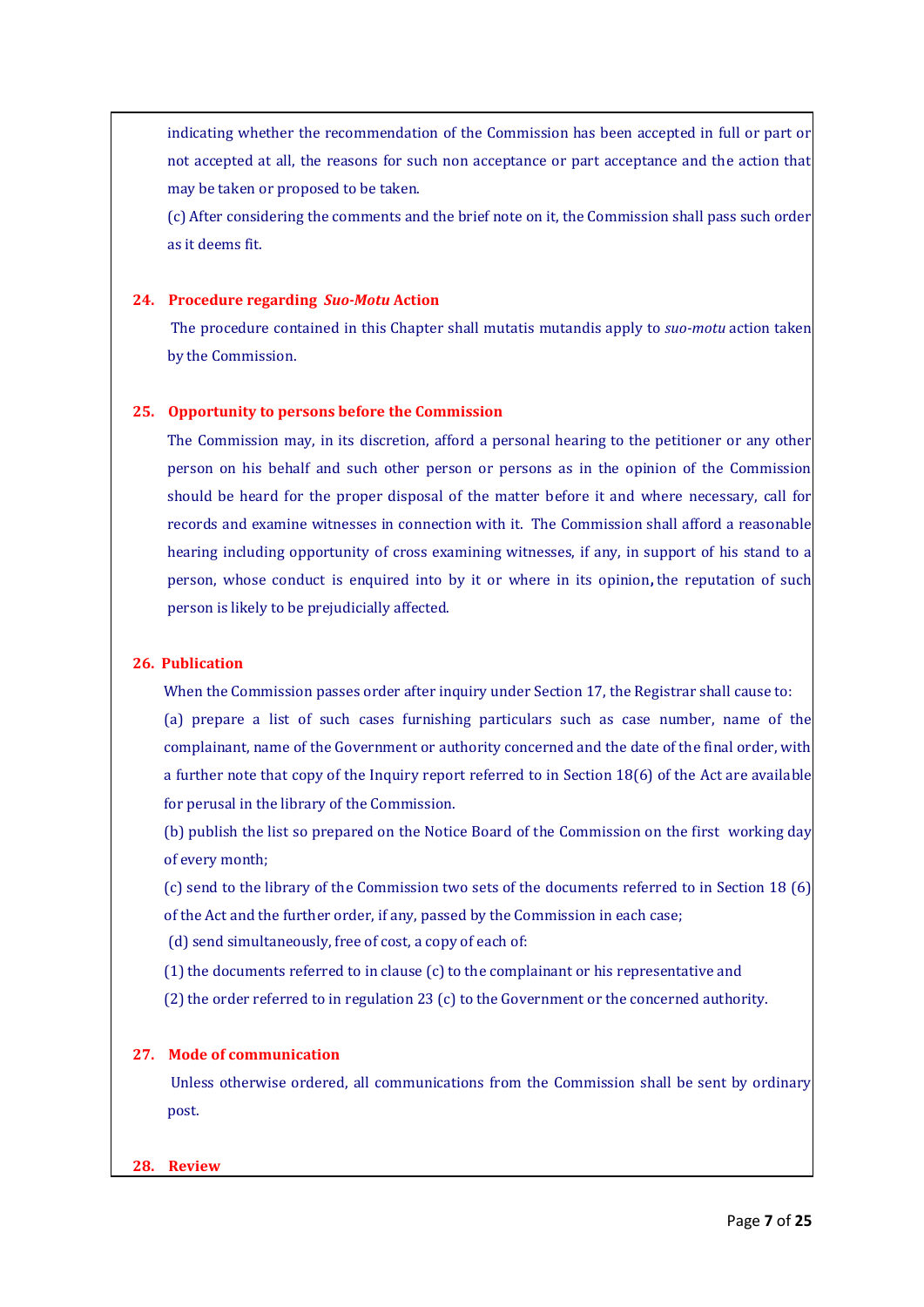(a) No party shall have a right to seek review of the order or proceedings of the Commission. (b) If any application seeking review or modification of the order or proceedings passed by the Commission is received, the same shall be placed before the same Bench, which made the order along with the case file and the same shall be disposed off by such order as may be deemed proper.

#### *29.* **Consignment of Records**

Records of all cases finally disposed off shall be consigned to the Record section after completing the entries in the register in Form- H

#### *30.* **Period of Retention of Records**

(a) Unless otherwise ordered by the Chairperson, the entire records of disposed off complaints shall be weeded after the expiry of a period of two years from the date of final disposal.

(b) The register in Form-H, which contains detailed information regarding each complaint registered District-wise, shall be retained permanently.

#### **31. Weeding of Records**

(a) The record keeper shall identify the cases, the records of which are ripe for weeding and ensure that appropriate entries are made in the register in Form-H, regarding the date of weeding. A separate register shall also be maintained containing the list of cases taken up for weeding.

(b) Original documents shall be returned to the person who produced the same on his application at any time before weeding.

(c) Weeding shall be carried out as per the direction of the Registrar in the month of August every year.

#### **32. Periodical Statements**

The Registrar shall arrange for the preparation of the following statements:

(1) district-wise monthly statement in Form - K

#### (2) district-wise monthly statement in Form - L

(3) district-wise yearly statement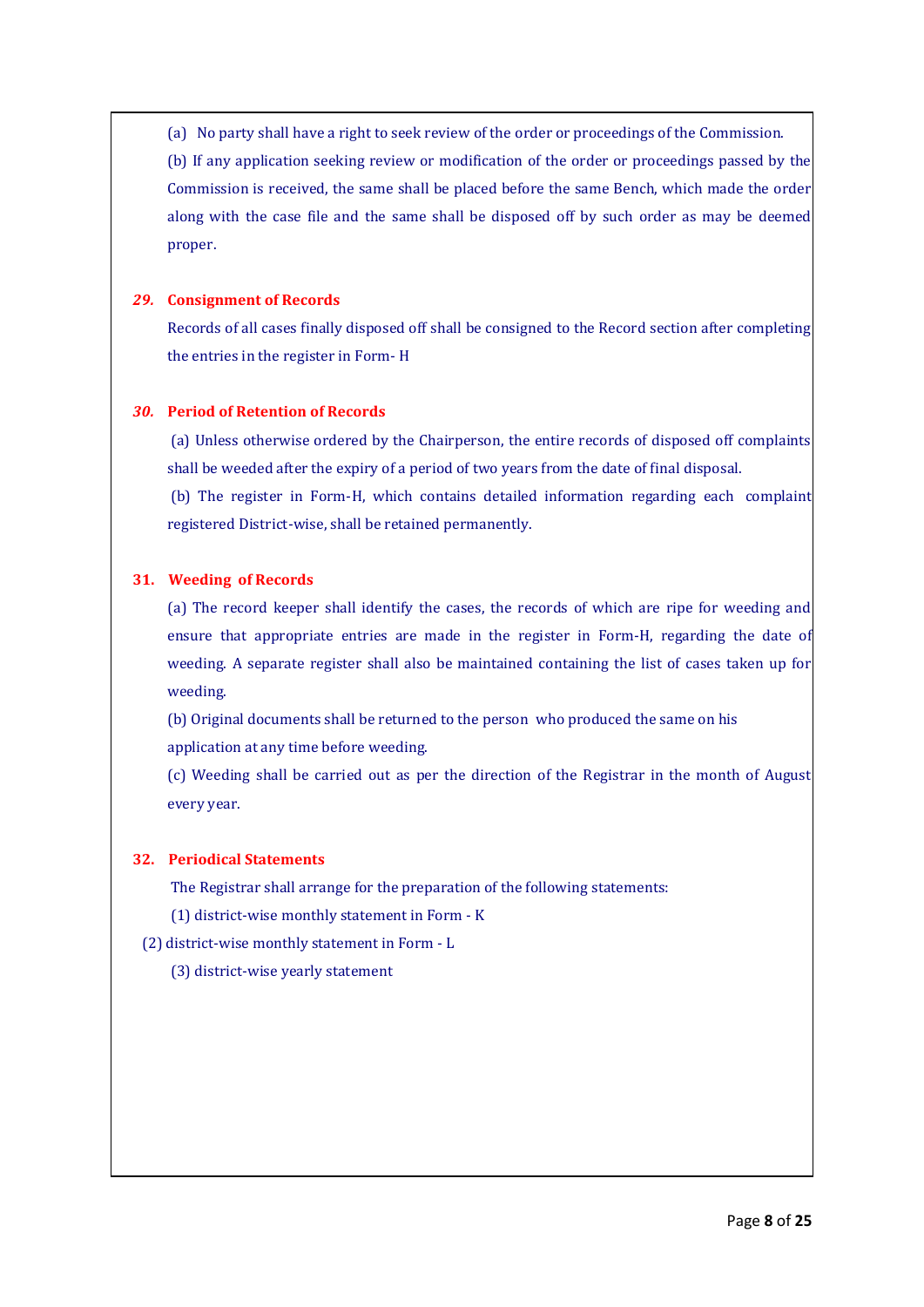#### **CHAPTER III - MISCELLANEOUS**

#### **33. Minutes of the Meeting**

(a) Minutes of each meeting of the Commission shall be recorded during the meeting itself or immediately thereafter by the Secretary or by any other officer as directed by the Chairperson. Such minutes shall be submitted to the Chairperson for approval and, upon approval shell be circulated to all the members of the Commission at the earliest and, in any case, sufficiently before the commencement of the next meeting.

(b) The conclusions of the Commission in every matter undertaken by it shall be recorded in the form of an opinion. Dissenting opinions, if given, shall form part of and be kept on record. Action shall be taken on the basis of the majority opinion.

(c) Unless specially authorised no action shall be taken by the Secretariat of the Commission on the minutes of the meetings until the same are confirmed by the Chairperson.

#### **34. Record of Minutes**

A master copy of the minutes of every meeting and opinions of the Commission shall be maintained duly authenticated by the Secretary and a copy of the minutes pertaining to each item shall be added to the relevant file for appropriate action. Opinions shall be kept in the respective records and for convenience, copies thereof with appropriate indexing shall be kept in guard files.

#### **35. Report of Action taken**

Report of follow up action shall be submitted to the Commission by the Secretary at every subsequent meeting indicating there in the present stage of action on each item on which the Commission had taken a decision in any of its earlier meetings, excepting the items on which no further action is called for.

#### **36. Transaction of business outside the Headquarters**

(a) The Commission or some of the Members may transact business at places outside its Headquarters as and when previously approved by the Chairperson provided that if parties are to be heard in connection with any enquiry under the Act, at least, two members shall constitute the Bench of the Commission for such purpose.

(b) The Commission or any of its members, when requested by the Chairperson, may undertake visits for an on the spot study and where such study is undertaken by one or more Members a report thereon shall be furnished to the Commission as early as possible.

#### **37. Authentication of orders and decisions**

Orders and decisions of the Commission shall be authenticated by the Secretary or any officer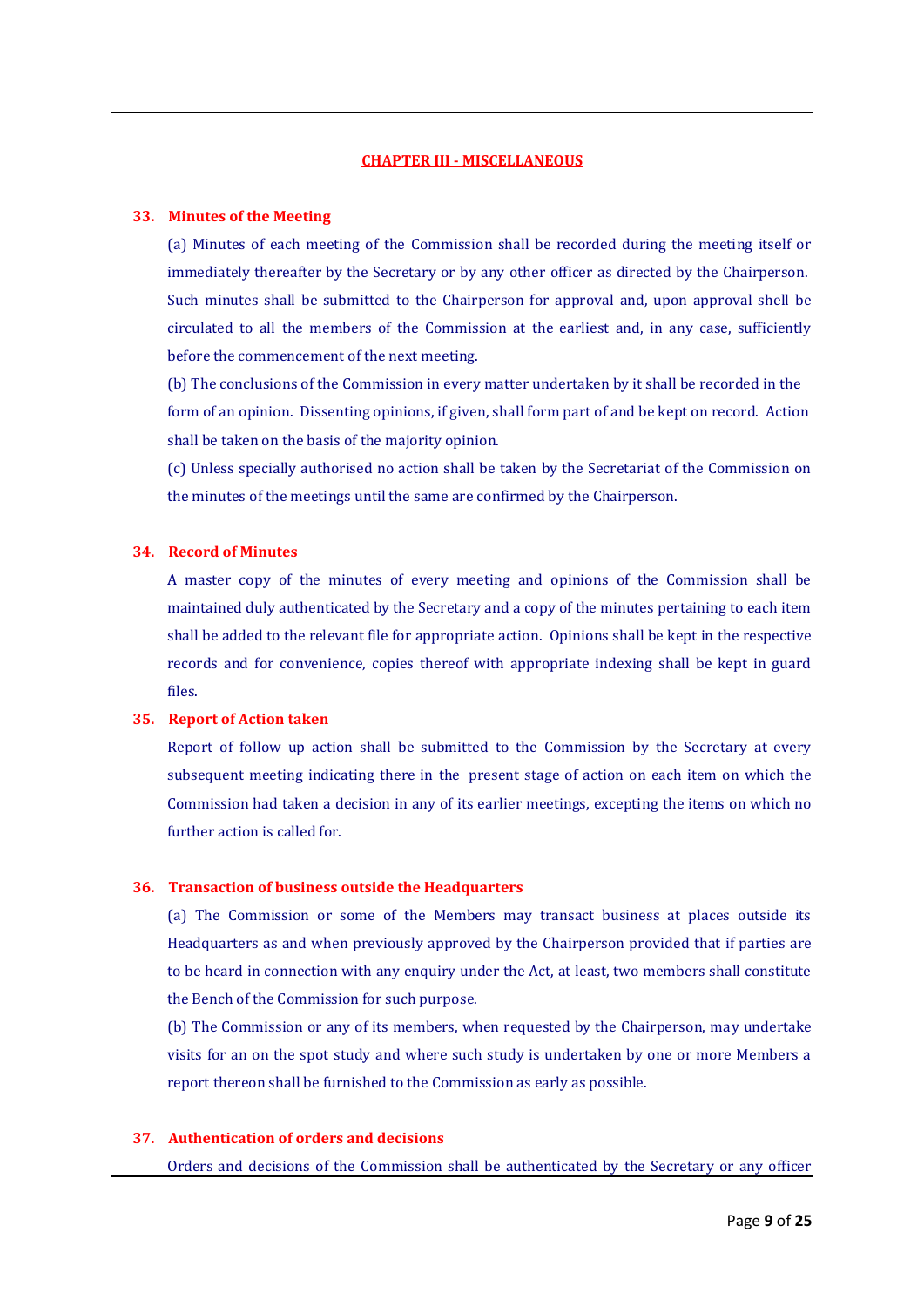authorised by the Chairperson not below the rank of an Assistant Registrar.

### **38. Copies**

Unless any document is classified by the Commission as confidential, a copy of the same may be made available to the parties in the matter, on payment of copying charges fixed by the Commission from time to time. Copies shall be furnished as expeditiously as possible.

#### **39. Representative**

Parties before the Commission shall appear either in person or through authorised representative, unless personal attendance is required by the Commission. Such a representative may be a member of the Bar or such other person authorized by the Commission to represent the parties.

#### **40. Annual Report**

The Commission shall prepare an Annual Report for the period commencing from lst April of the year to 31st March of succeeding year, signed by the Chairperson and all the Members and the same shall be preserved as a permanent record. Authenticated copies shall be sent to the State Government by the end of May of every year.

#### **41. Special Reports**

The Commission shall likewise prepare and forward Special Reports on specific matters as provided in Section 28 of the Act.

#### **42. Printing of Reports**

The Secretariat of the Commission shall arrange for the printing of the Annual and Special Reports within a month after its finalization.

#### **43. Reports on complaints and inquiries**

Reports contemplated under Section 18 of the Act shall be sent to the Government or the Concerned authority or the person as the case may be within a week of completion of the proceedings before the Commission. On receipt of the comments of the Government or the Concerned authority or the person, the Commission shall publish the report in the manner provided in Section 18 of the Act, within 10 days of the receipt of the intimation.

#### **44. Investigation Division**

The Commission shall have its own team of investigation headed by a person not below the rank of Inspector General of Police. The team shall consist of police officers and subordinate staff as sanctioned by the State Government from time to time on the recommendation of the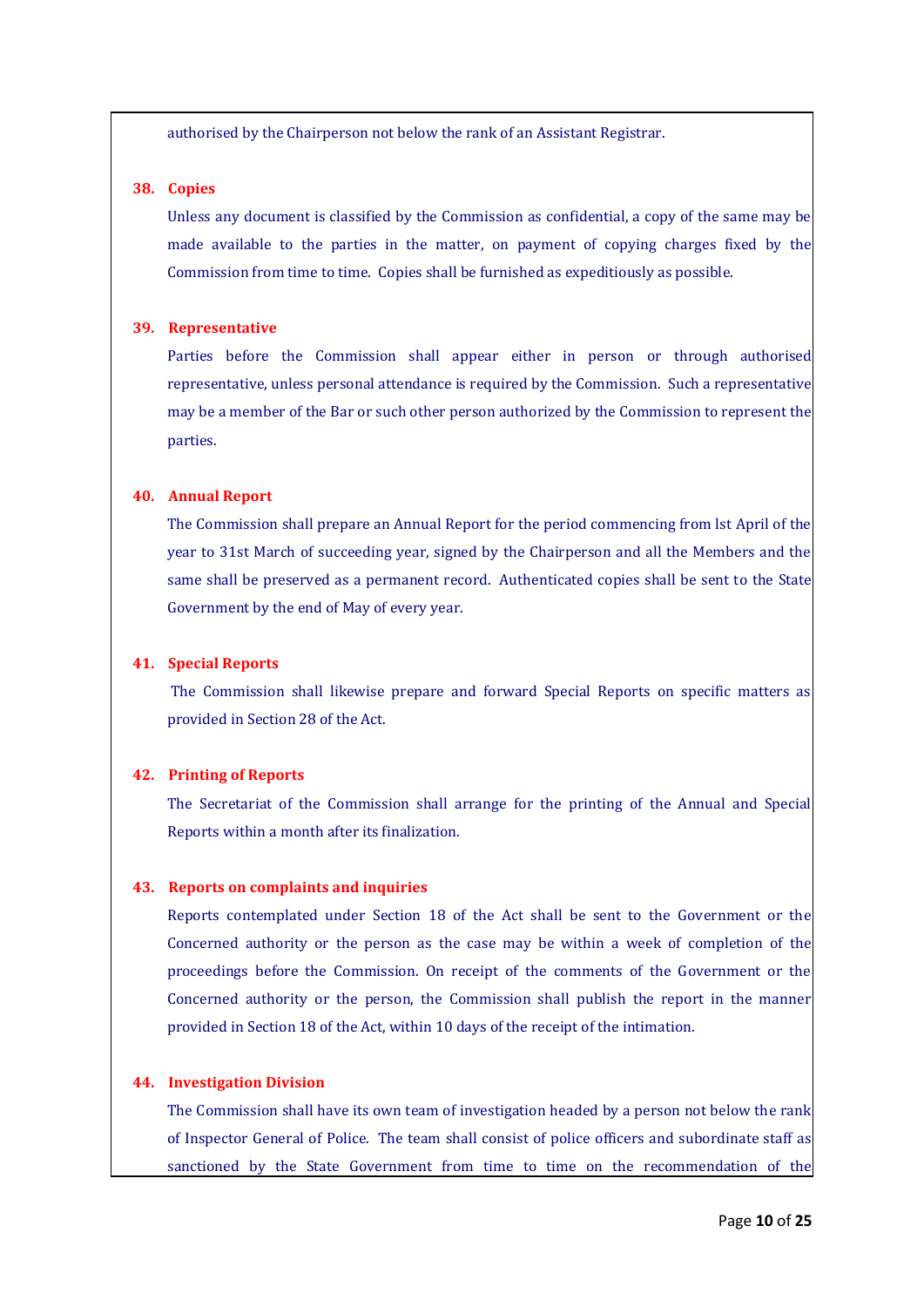Commission. The Commission may also, in its discretion, appoint adequate number of outsiders to be associated with the Investigation Team either as Investigators or Observers and fix their duties and remuneration.

#### **45. Amendments and Additions**

It shall be competent for the Commission to add, delete and amend these Regulations from time to time and to make appropriate directions on any matter not covered by these Regulations.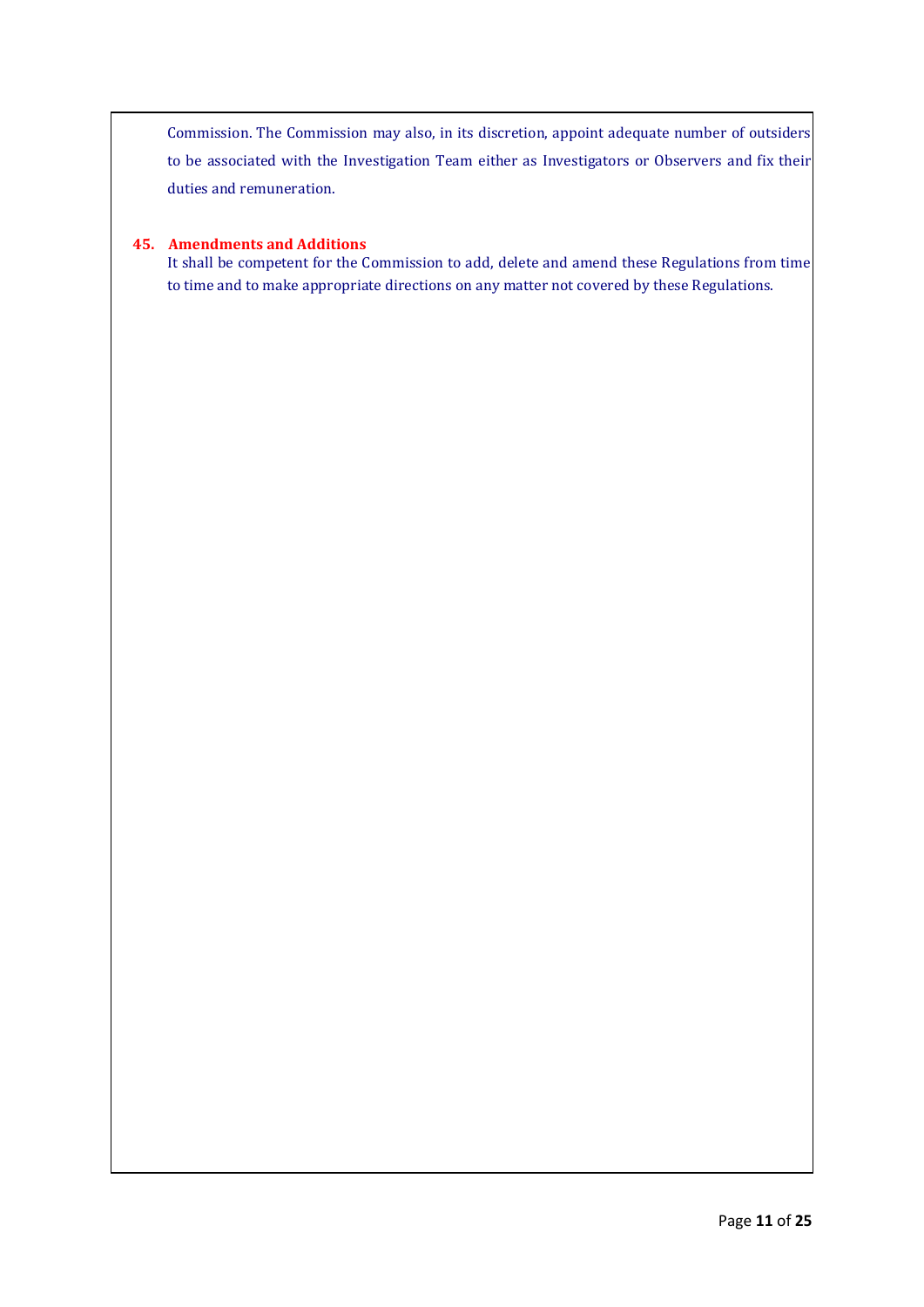#### Jaipur **(Lalit Kothari) Secretary** January 19, 2001. RAJASTHAN STATE HUMAN RIGHTS COMMISSION.

#### **RAJASTHAN STATE HUMAN RIGHTS COMMISSION**

No. P/1(3)/SMAHA/2000/190 Date January 19, 2001

In exercise of the powers conferred by sub-section (2) of Section 10 read with Section 29 of the Protection of Human Rights Act, 1993 (Act no. 10 of 1994), the Rajasthan State Human Rights Commission, hereby makes the following forms under the REGULATION, to facilitate the Applicant:--

# **FORM A**

(Regulation No-10)

#### **RAJASTHAN STATE HUMAN RIGHTS COMMISSION**

#### **(LAW DIVISION)**

# **CASE NO.**

#### **(1) INCIDENT DETAILS**

- 1. Classification Code (Incident Code)
- 2. Place of Incident
- 3. Police Station/Tehsil
- 4. District
- 5. Date of Incident

#### **(2) COMPLAINT DETAILS**

- 6. Diary no.
- 7. Date of Receipt
- 8. Date of Complaint
- 9. Mode of Complaint
- 10. Category of Complaint
- 11. Category of Case

### **(3) VICTIM'S DETAILS**

- 12. Name
- 13. Address
- 14. Teshil / Police Station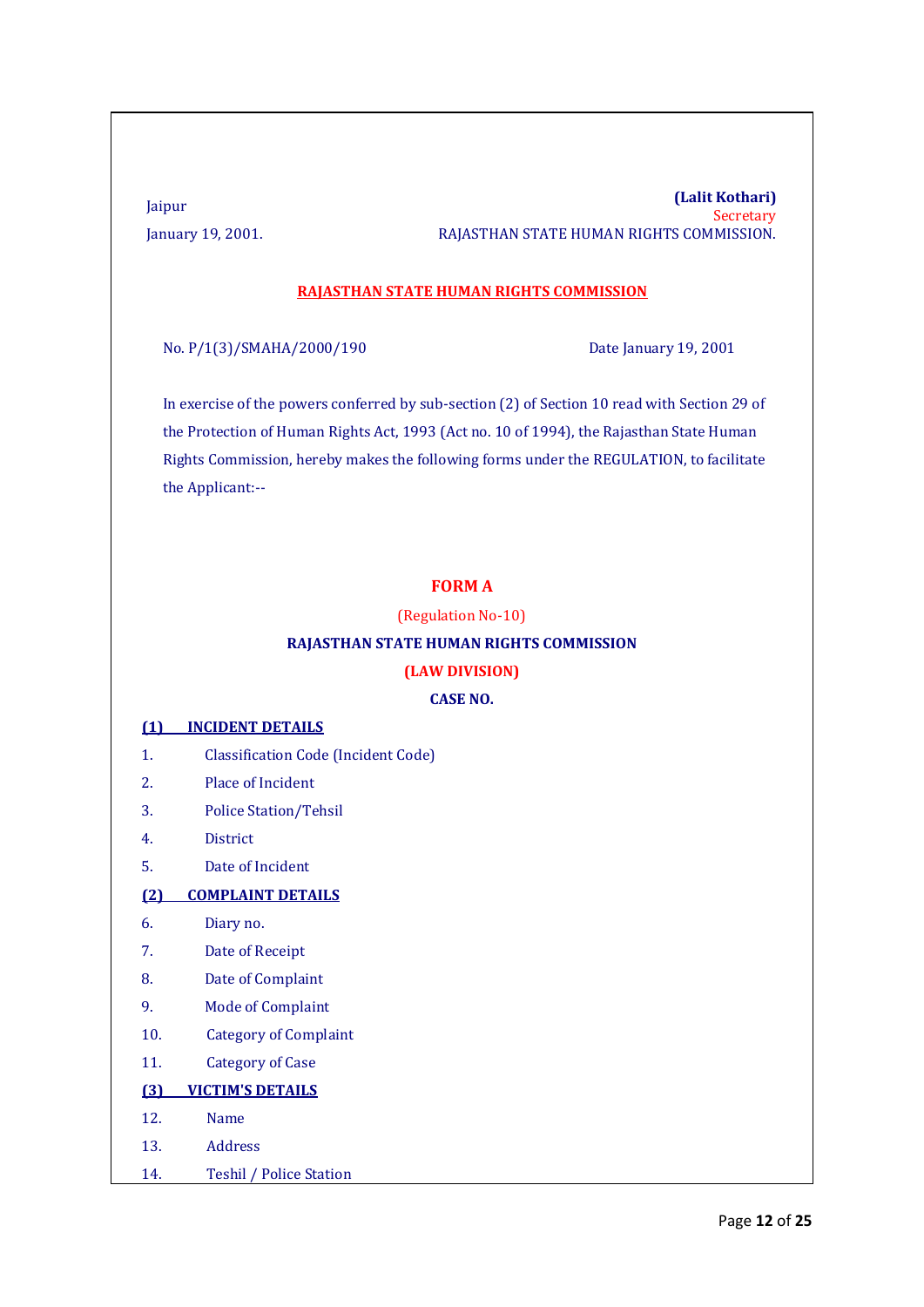- 15. District
- 16. Religion
- 17. Caste
- 18. Sex
- 19. Whether disabled person?

# **(4) COMPLAINANT'S DETAILS**

(If he or she is not the victim)

20 Name

- 21 Address
- 22 District
- (5) Pending /disposed off complaint/action on the same subject
- (6) Is it a Public Interest Complaint?
- (7) Name, designation and address of Public servant, who violated human rights or by whose negligence the violation of human rights was not prevented.
- (8) Name, designation and address of the authority from whom report or information is to be called for
- (9) Gist of the complaint / *suo-motu* action
- (10) Relief, if any, sought:
- (11) Recommendation of registry

**Date** *Assistant Registrar*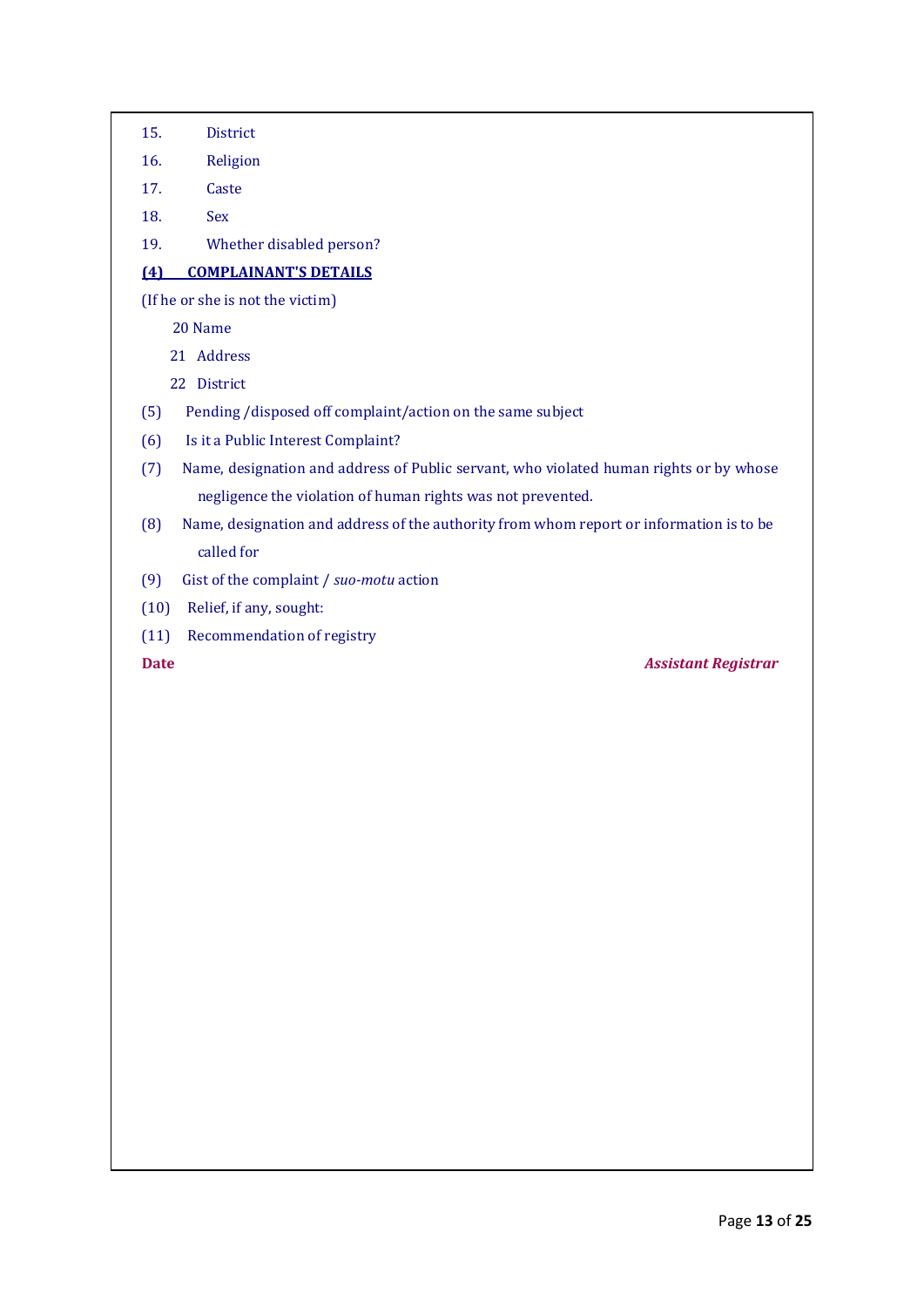# **FORM B**

(Regulation No-10)

# **RAJASTHAN STATE HUMAN RIGHTS COMMISSION**

### **(LAW DIVISION)**

### **CASE NO.**

### **(1) INCIDENT DETAILS**

- 1. Classification Code (Incident Code)
- 2. Place of Incident
- 3. Police Station /Tehsil
- 4. District
- 5. Date of Incident

### **(2) COMPLAINT DETAILS**

- 6. Diary no.
- 7. Date of Receipt
- 8. Date of Complaint
- 9. Mode of Complaint
- 10. Category of Complaint
- 11. Category of Case

### **(3) VICTIM'S DETAILS**

- 12. Name
- 13. Address
- 14. Teshil / Police Station
- 15. District
- 16. Religion
- 17. Caste
- 18. Sex
- 19. Whether disabled person?

#### **(4) COMPLAINANT'S DETAILS**

(If he or she is not the victim)

- 20 Name
- 21 Address
- 22 District
- $(5)$  Pending /disposed off complaint/action on the same subject
- (6) Gist of the complaint / *suo-motu* action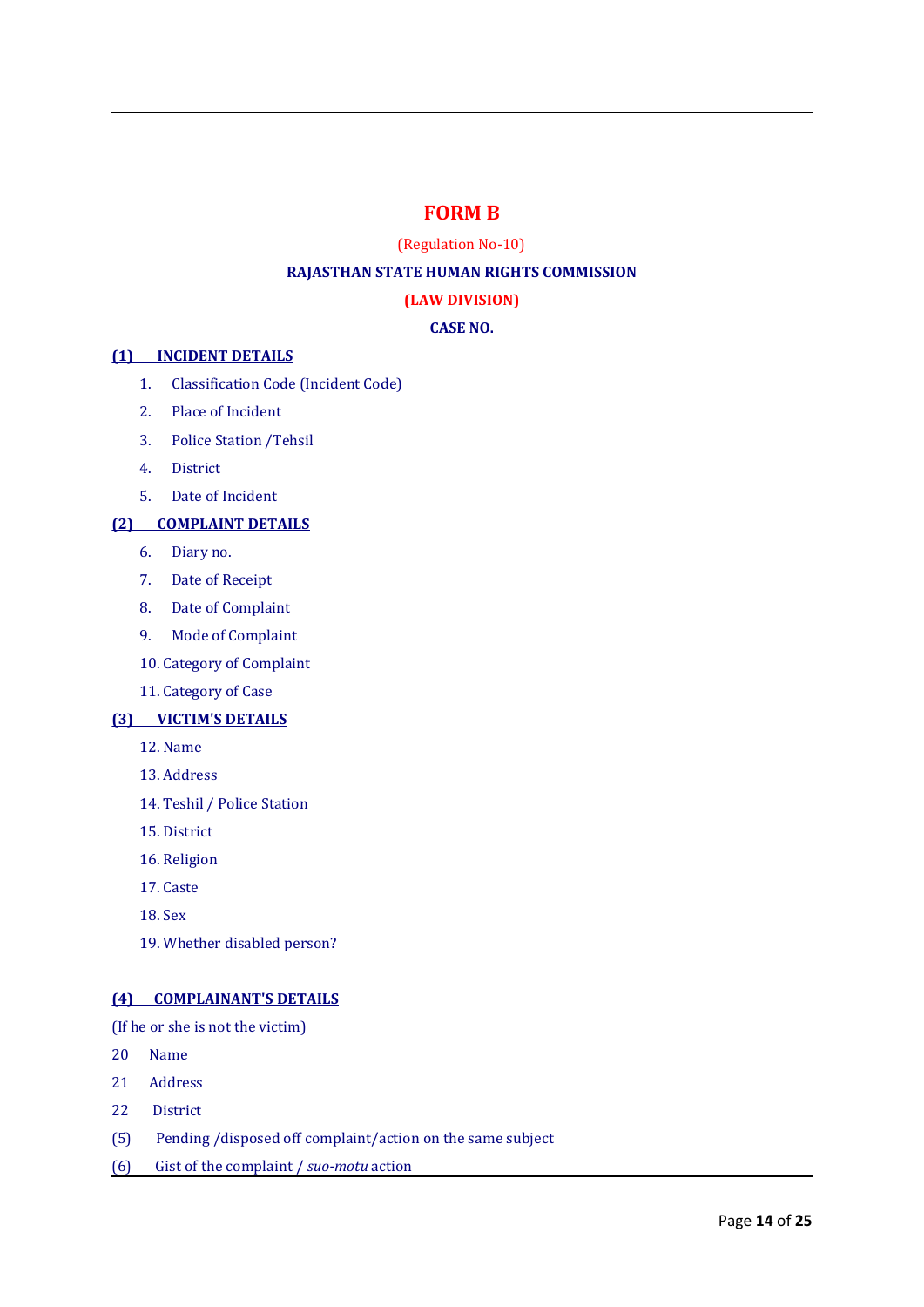|                             | <b>Date</b> |                                          |                                                |                 | <b>Assistant Registrar</b> |
|-----------------------------|-------------|------------------------------------------|------------------------------------------------|-----------------|----------------------------|
|                             |             |                                          | <b>FORM C</b>                                  |                 |                            |
|                             |             |                                          | (Regulations 12 and 13)                        |                 |                            |
|                             |             |                                          | <b>RAJASTHAN STATE HUMAN RIGHTS COMMISSION</b> |                 |                            |
|                             |             |                                          | (LAW DIVISION.)                                |                 |                            |
| 1. Case no.                 |             |                                          |                                                |                 |                            |
| 2. Classification           |             |                                          |                                                |                 |                            |
| 3. Code no.                 |             |                                          |                                                |                 |                            |
|                             |             | 4. Personal or public interest complaint |                                                |                 |                            |
| <b>5 Section</b>            |             |                                          |                                                |                 |                            |
| 6 Number of connected cases |             |                                          |                                                |                 |                            |
| 7 Name of the complainant   |             |                                          |                                                |                 |                            |
|                             |             | 8 Name of person proceeded against       |                                                |                 |                            |
| 9 District                  |             |                                          |                                                |                 |                            |
| <b>10 Scrutiny Report</b>   |             |                                          |                                                |                 |                            |
|                             |             |                                          | Form - A OR Form B                             |                 |                            |
|                             |             |                                          |                                                |                 |                            |
|                             |             |                                          | <b>Single Bench</b>                            |                 |                            |
|                             |             |                                          | <b>Division Bench</b>                          |                 |                            |
|                             |             |                                          | <b>Full Bench</b>                              |                 |                            |
|                             |             |                                          |                                                |                 |                            |
| Date and Nature of Disposal |             |                                          |                                                |                 |                            |
|                             |             |                                          | <b>FROMD</b>                                   |                 |                            |
|                             |             |                                          | (Regulation 12 (b))                            |                 |                            |
|                             |             |                                          | RAJASTHAN STATE HUMAN RIGHTS COMMISSION.       |                 |                            |
|                             |             |                                          | (LAW DIVISION)                                 |                 |                            |
|                             |             |                                          |                                                |                 |                            |
|                             |             |                                          | <b>INDEX</b>                                   |                 |                            |
| 1. Case No                  |             |                                          |                                                |                 |                            |
| 2. Name of complainant      |             |                                          |                                                |                 |                            |
|                             | S. no.      | Description of<br>document               | Date of document                               | Date of receipt | <b>Number</b><br>of pages  |
|                             |             |                                          |                                                |                 |                            |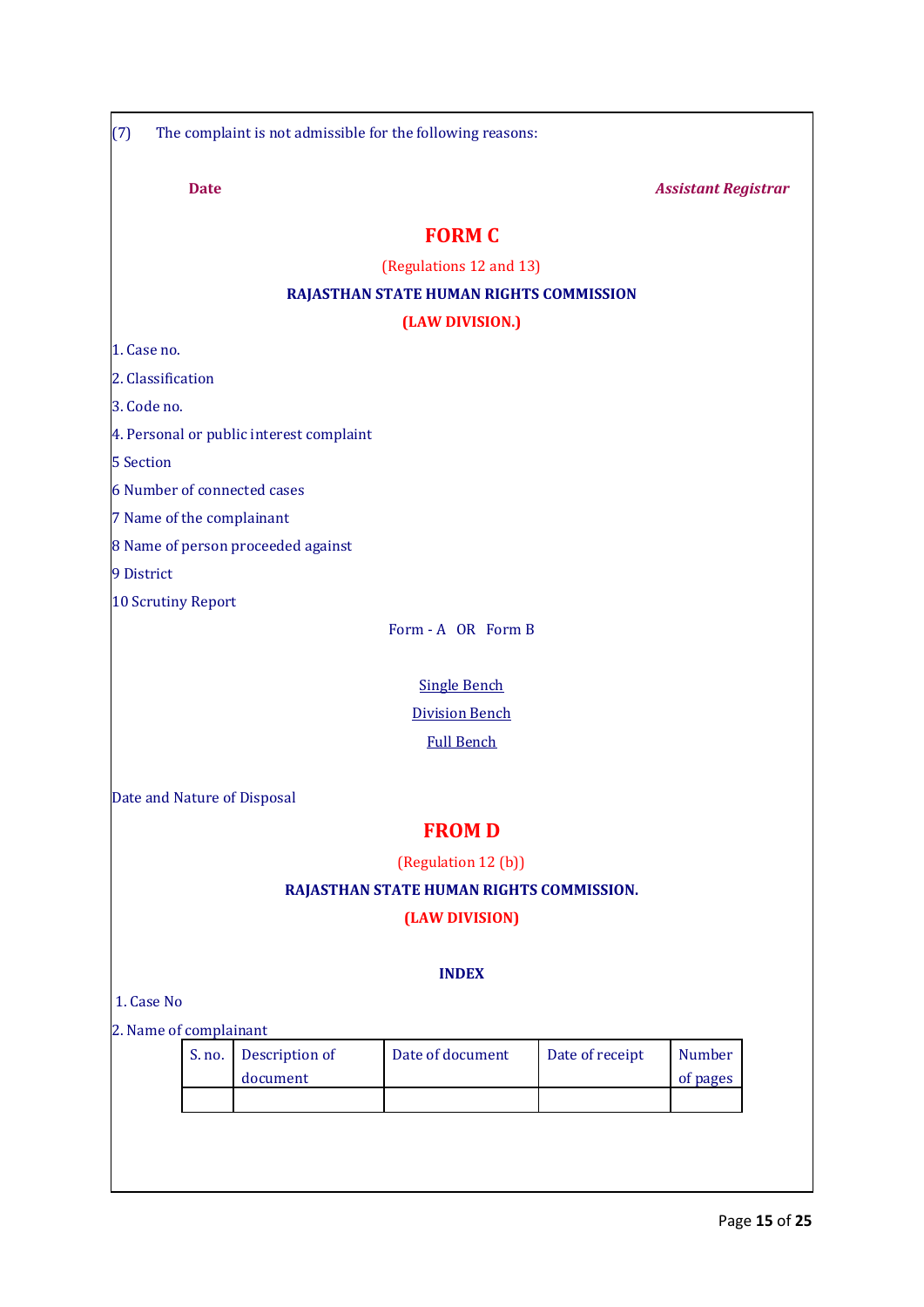### **FORM E**

Regulation 17 (a)

### **RAJASTHAN STATE HUMAN RIGHTS COMMISSION**

# **(LAW DIVISION)**

#### **ORDER SHEET**

1. Case no.

2. Name of the complainant

| Records of steps taken with date | Orders or proceedings of the |
|----------------------------------|------------------------------|
|                                  | Commission with date         |
|                                  |                              |

# **FORM F**

[Regulation 16 (a)]

#### **RAJASTHAN STATE HUMAN RIGHTS COMMISSION**

# **(LAW DIVISION)**

No. Dated: / /2001

Ref: Your complaint dated -------

Sir/Madam.

Your complaint referred to above has been registered as case no and the Commission, upon consideration of your complaint, has passed the following order:

# **"ORDER"**

Yours faithfully.

Assistant Registrar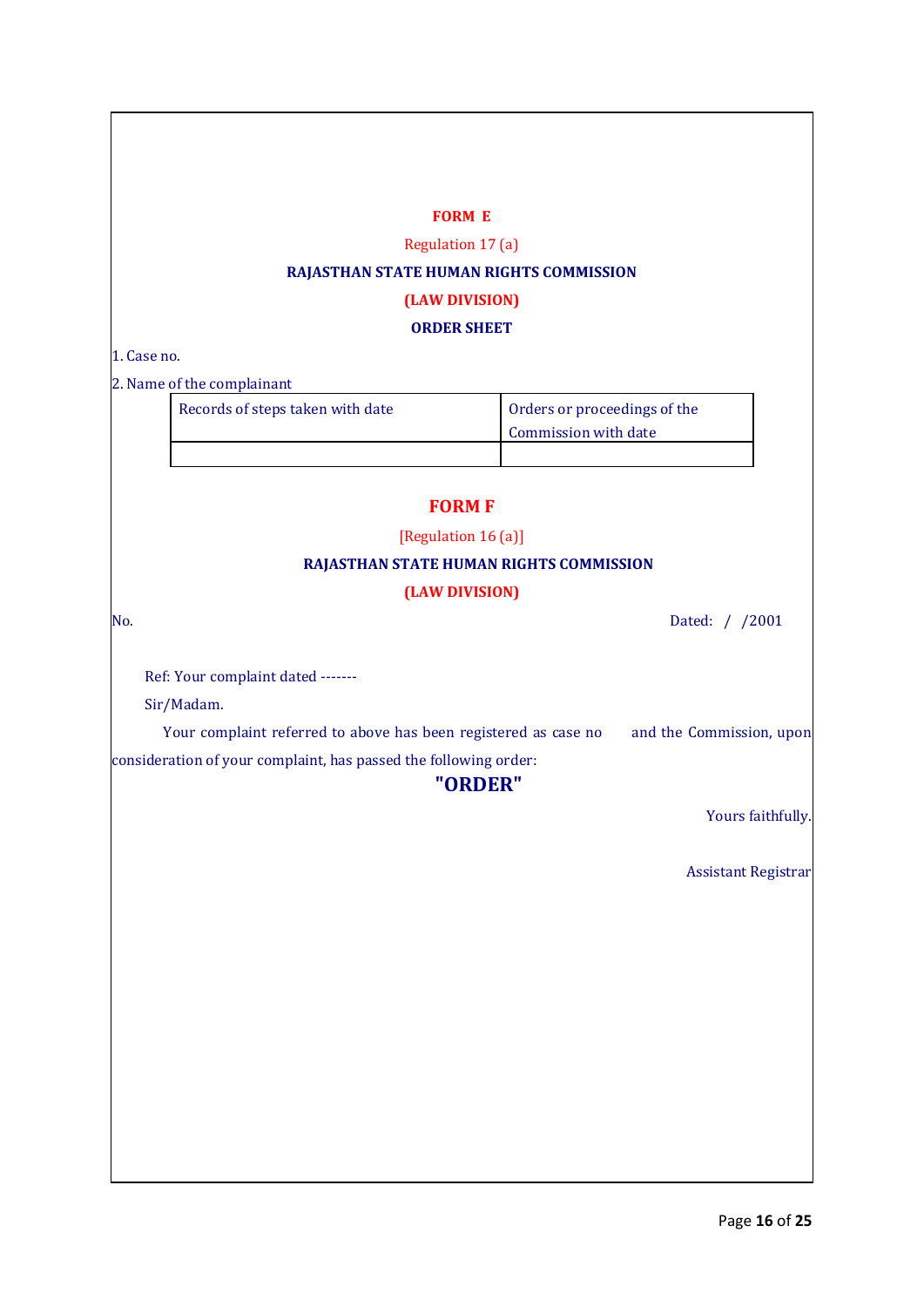# **FORM G.**

# [Regulation 16(b] **RAJASTHAN STATE HUMAN RIGHTS COMMISSION (LAW DIVISION)**

Case no.

#### **NOTICE**

To

(Mention complete details like name, designation and complete address of the Authority to whom notice is directed to be issued.)

........................................................................ ........................................................................

Whereas the complaint received from ............................................................ was considered by the Commission and the following order was passed:-

NOW, THEREFORE TAKE NOTICE that the above mentioned matter will be listed for further consideration before the Commission on-------- and will be taken up on that day at 10.30 a.m. before which date you are required to submit the requisite information/report.

Take FURTHER NOTICE that in the event of any default, the Commission may proceed to take such action as it deems proper.

Given under my hand and the seal of the Commission, this ---- day of

### **BY ORDER**

#### **Assistant Registrar**

Enclosure : Copy of the complaint

Note: The information shall be furnished only by the authority, to whom the notice is issued and not by anybody else.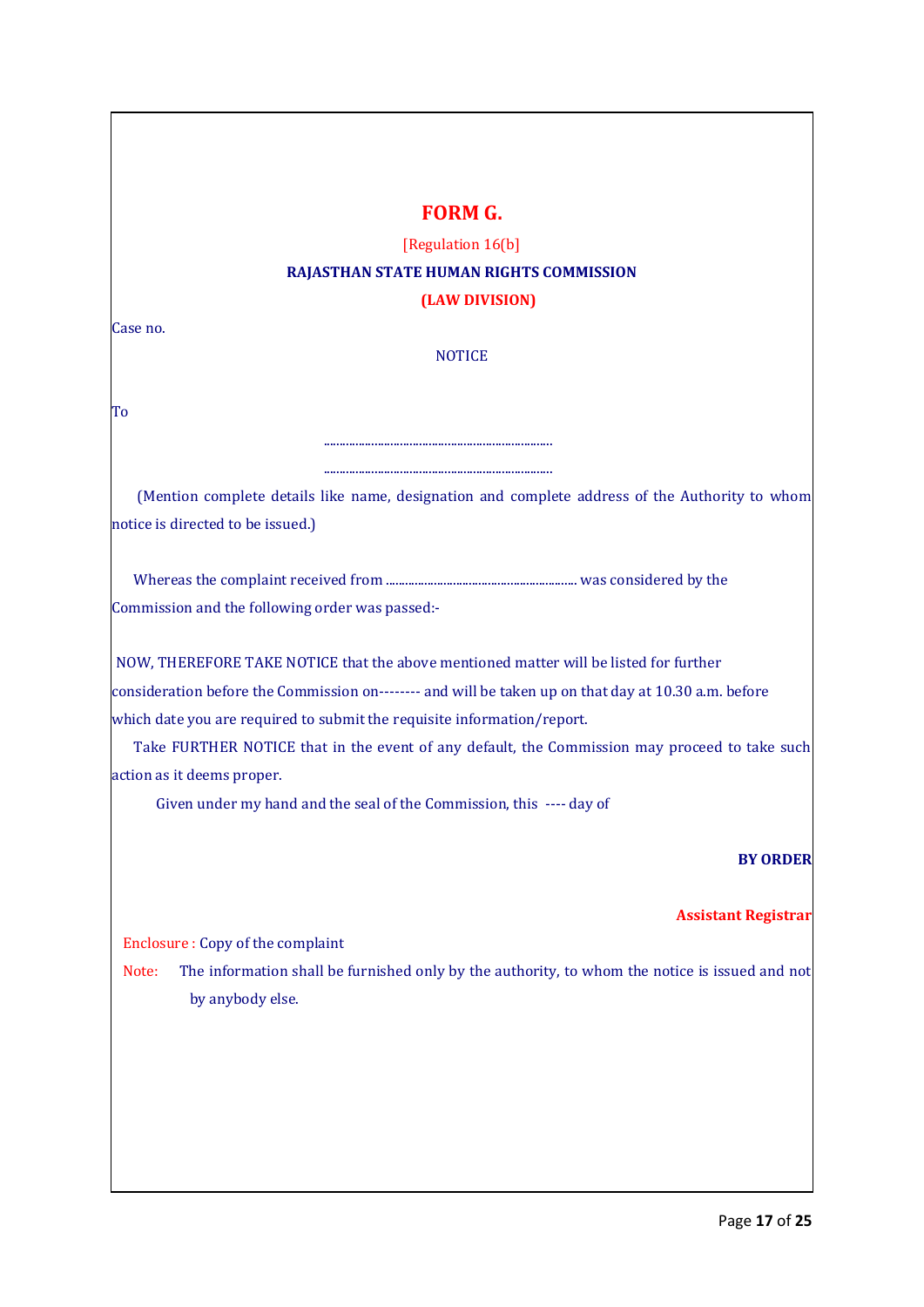# **FORM H**

# (Regulation 18.)

# **RAJASTHAN STATE HUMAN RIGHTS COMMISSION**

# **DISTRICT-WISE INFORMATION REGISTER**

Name of District

| S. no. | Case | Name & Address of | Name of | Date of incident Nature of violation |
|--------|------|-------------------|---------|--------------------------------------|
|        | no.  | complainant       | victim. |                                      |
|        |      |                   |         |                                      |
|        |      |                   |         |                                      |

| Classification of     | Date of taking | <b>Authority from</b> | Date of  | <b>Dismissed</b> |
|-----------------------|----------------|-----------------------|----------|------------------|
| <b>Authority from</b> | cognizance     | whom                  | disposal | in limine        |
| whom Date             |                | information or        |          |                  |
| <b>Dismissed</b>      |                | report called for     |          |                  |
|                       |                | a                     | 10       | 11               |
|                       |                |                       |          |                  |

|                                             | Nature of Disposal after notice             |                                           |                    |      |  |  |  |
|---------------------------------------------|---------------------------------------------|-------------------------------------------|--------------------|------|--|--|--|
|                                             |                                             |                                           |                    |      |  |  |  |
| <b>Disposed</b><br>off without<br>direction | Without calling<br>for compliance<br>report | After calling for<br>compliance<br>report | Date of compliance |      |  |  |  |
| $12^{\circ}$                                | 13)                                         | (14)                                      | 15)                | (16) |  |  |  |
|                                             |                                             |                                           |                    |      |  |  |  |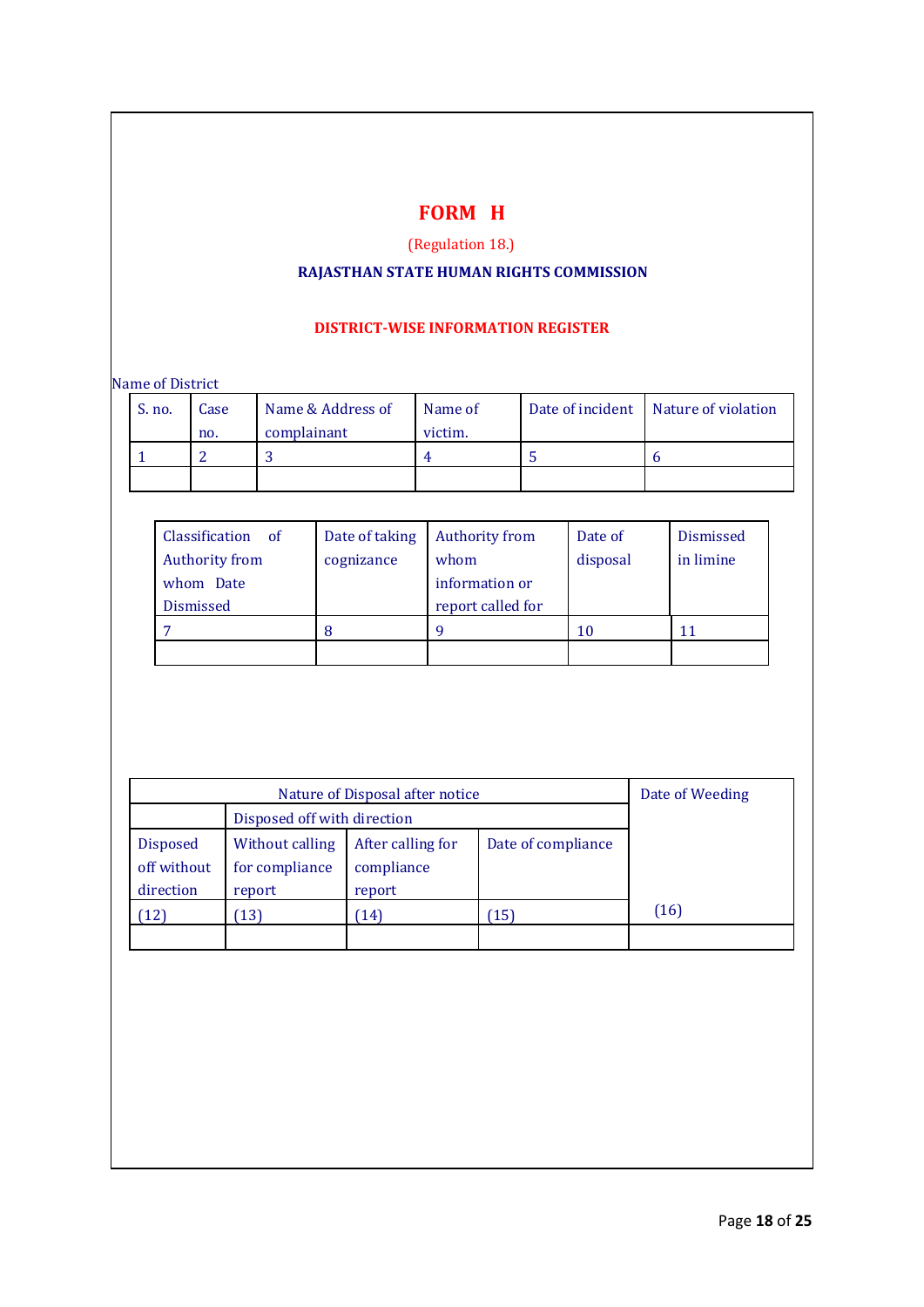# **FORM I**

#### [Regulation 19(a)]

#### **RAJASTHAN STATE HUMAN RIGHTS COMMISSION**

# **(LAW DIVISION)**

#### **SYNOPSIS**

1. Case no.

2. Complainant

3. Classification

4. Code no.

5. Opposite party

6. Summary of facts or allegations on the issues of human rights arising for consideration

7. Summary of the directions or orders of the Commission so far

8. Summary of the information or report received from the concerned authority

9. A short assessment of the facts and circumstances available on record

**Date** Deputy Registrar

.........................................................................

# **FORM J**

[Regulation 20 (a)]

#### **RAJASTHAN STATE HUMAN RIGHTS COMMISSION**

### **(LAW- DIVISION)**

Case no.

#### **SUMMONS**

In the matter of the complaint filed by ..............

or

......................................................................... .........................................................................

*SUO-MOTU ACTION* taken by the Commission relating to To

(Fill in complete address with name and designation)

Whereas proceedings in the matter aforesaid have been initiated and the Commission has directed to issue summons to you:

(1) To afford you an opportunity of being heard in person.

(2) To adduce evidence in support of your complaint.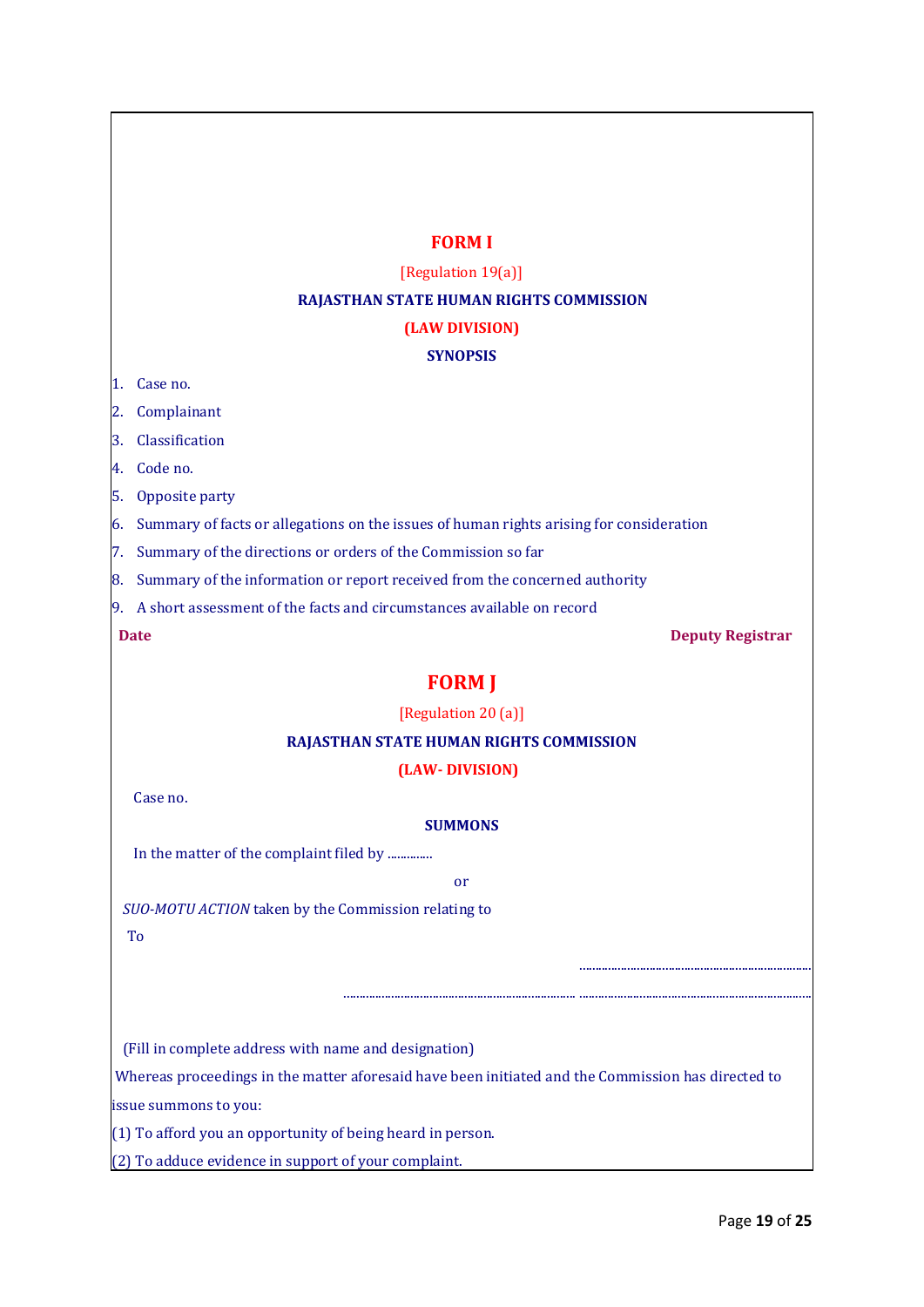(3) To examine you as a witness in the above matter.

(4) To afford you an opportunity of being heard as in the opinion of the Commission, your reputation is likely to be prejudicially affected by the verdict that the Commission may give in the above proceedings.

(5) To afford you an opportunity of being heard in the matter as your conduct in connection with the subject matter of the above proceeding is being inquired into.

(6) To cause the production of the following documents.(\*)

(i)...................................................................

(ii)..................................................................

:

 NOW, THEREFORE, YOU are hereby summoned to appear before the Commission, in person, for the purpose aforementioned on at 10.30 a.m. or soon thereafter, as may be convenient to the Commission, for further consideration. If you fail to comply with this summons without lawful excuse

(i) Final decision in the proceedings shall be taken in your absence by the Commission

(ii) You will be proceeded against under Rules 10 and 12 of Order XVI of Civil Procedure Code.

Given under my hand and the seal of the Commission, this -- day of 2001

# **(BY ORDER)**

# *Deputy, Registrar.*

\*Persons summoned to produce only documents may produce the same on the day and time noted in the summons and that would be sufficient compliance.

Note :- Strike out portions not relevant

Default clause (i) applies to 1,4 and 5, and clause (ii) to 3 and 6.

# **FORM K**

(Regulation 32)

# **RAJASTHAN STATE HUMAN RIGHTS COMMISSION**

**(Law Division)**

Statement of Cases Registered and Disposed off during the Month.................

| Name of district               | Pendency in<br>beginning    | Registered in the<br>month | <b>Total pendency</b>                             | Dismissal in<br>Limine |
|--------------------------------|-----------------------------|----------------------------|---------------------------------------------------|------------------------|
|                                | 2                           | 3                          | 4                                                 | 5                      |
|                                |                             |                            |                                                   |                        |
|                                |                             |                            |                                                   |                        |
| Disposal without<br>directions | Disposal with<br>directions | Total disposal             | Pendency at the<br>end of the month<br>(3)<br>(4) | Remark                 |
|                                |                             | 8                          |                                                   | 10                     |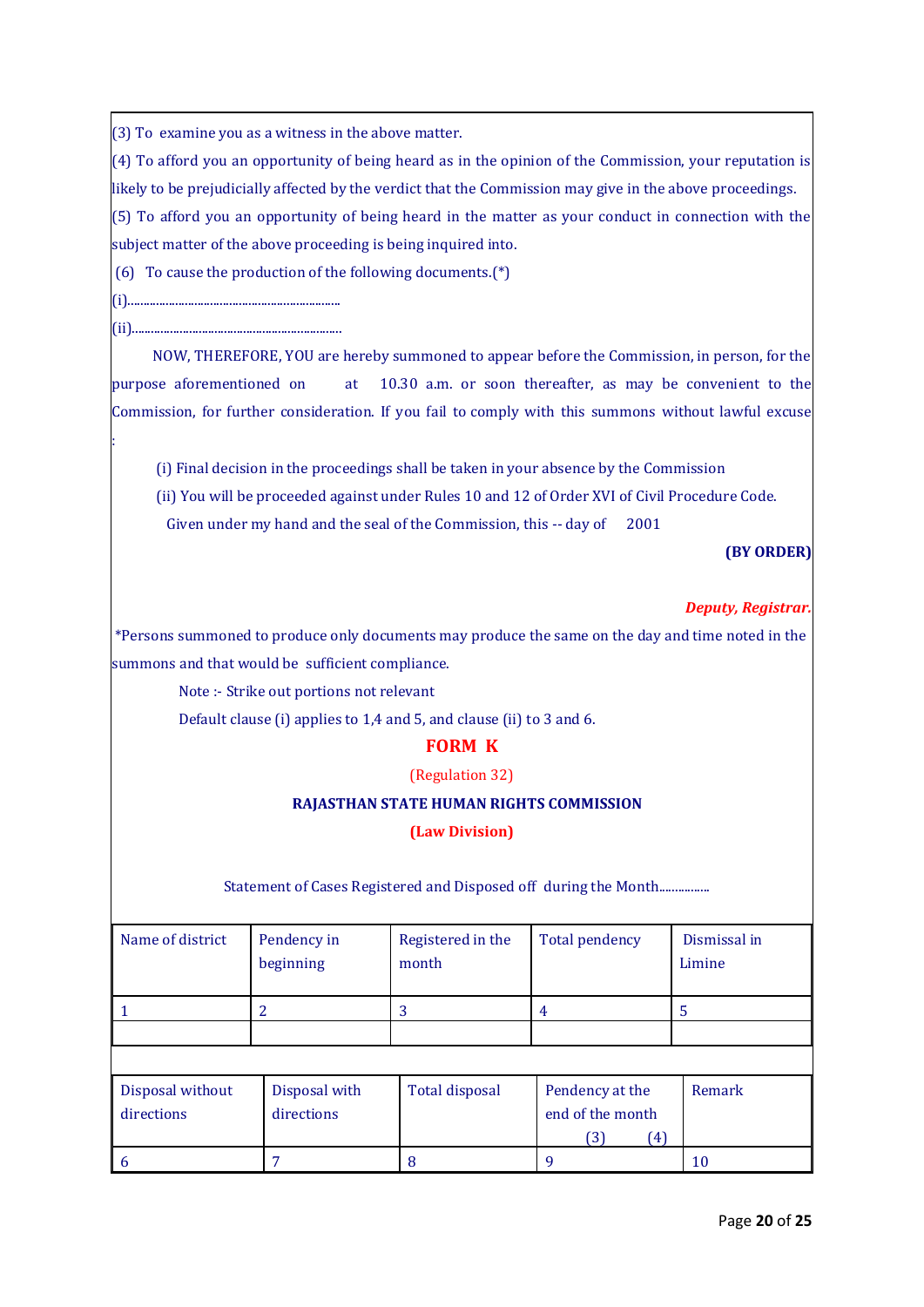|                      |        |        |                  |        |                               |                                                                       |  | <b>FORM L</b><br>(Regulation 32) |      |              | RAJASTHAN STATE HUMAN RIGHTS COMMISSION |  |                            |              |
|----------------------|--------|--------|------------------|--------|-------------------------------|-----------------------------------------------------------------------|--|----------------------------------|------|--------------|-----------------------------------------|--|----------------------------|--------------|
|                      |        |        |                  |        |                               | Statement of Category of Cases Admitted for disposal during the Month |  | (Law Division)                   |      |              |                                         |  | of                         |              |
|                      |        |        | Name of District |        |                               |                                                                       |  |                                  |      |              |                                         |  |                            |              |
| Children<br>Sub code |        | No. of |                  | Health | Sub code                      | No. of                                                                |  | Jail<br>Sub code                 |      |              | No. of                                  |  | Criminal gangs<br>Sub code | No. of       |
|                      |        | cases  |                  |        |                               | cases                                                                 |  |                                  |      | cases        |                                         |  |                            | cases        |
| Labour               |        |        |                  |        |                               |                                                                       |  |                                  |      |              | Police                                  |  |                            |              |
| Sub code             |        |        | No. of cases     |        | <b>Minorities</b><br>Sub code |                                                                       |  | Sub code<br>No. of cases         |      | No. of cases |                                         |  |                            |              |
| Pollution            |        |        | Communal         |        |                               | Women                                                                 |  |                                  |      |              | Miscellaneous                           |  | <b>Others</b>              | <b>Total</b> |
| Sub                  | No. of |        | problems<br>Sub  |        | No. of                        | Sub                                                                   |  | No. of                           | Sub  |              | No. of                                  |  |                            |              |
| code                 | cases  |        | code             |        | cases                         | code                                                                  |  | cases                            | code |              | cases                                   |  |                            |              |
|                      |        |        |                  |        |                               |                                                                       |  |                                  |      |              |                                         |  |                            |              |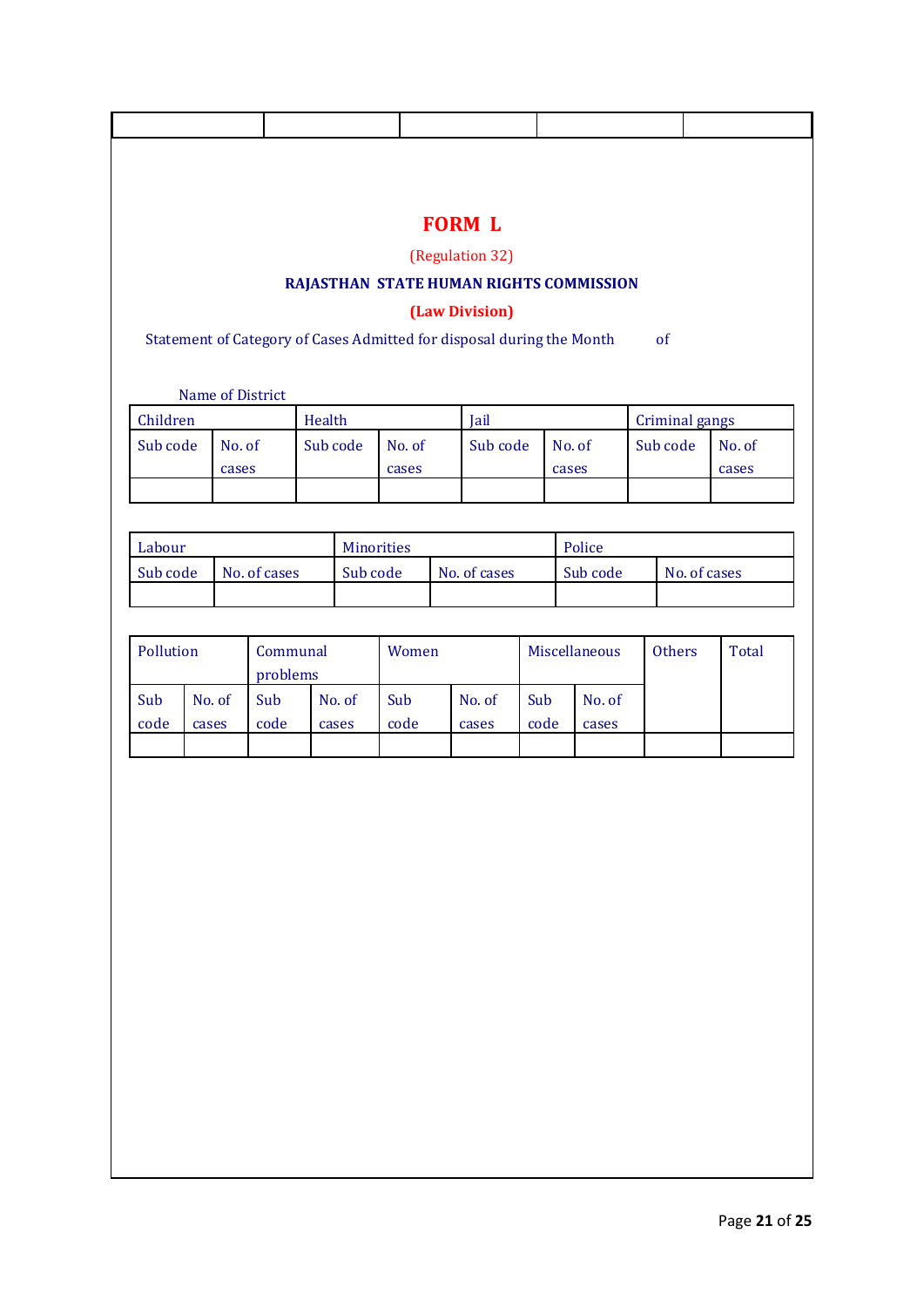|                 |                       | <b>APPENDIXI</b>    |                                                                                     |
|-----------------|-----------------------|---------------------|-------------------------------------------------------------------------------------|
|                 |                       | (Regulation 11)     |                                                                                     |
|                 |                       |                     | Subject -wise classification of incidents leading to complaints or suo-motu Action. |
| <b>Code No.</b> | <b>Major Head</b>     | <b>Sub Code No.</b> | <b>Sub-Head</b>                                                                     |
| 100             | <b>CHILDREN</b>       | 100.01              | Child Labour                                                                        |
|                 |                       | 100.02              | <b>Child Marriage</b>                                                               |
|                 |                       | 100.03              | <b>Child Prostitution</b>                                                           |
|                 |                       | 100.04              | <b>Exploitation of Children</b>                                                     |
|                 |                       | 100.05              | <b>Immoral Traffic in Children</b>                                                  |
|                 |                       | 100.06              | <b>Cruelty to Children</b>                                                          |
|                 |                       | 100.07              | <b>Neglect of Children</b>                                                          |
| 200             | <b>HEALTH</b>         | 200.01              | <b>Exploitation of the mentally</b>                                                 |
|                 |                       |                     | retarded                                                                            |
|                 |                       | 200.02              | <b>Public Health hazards</b>                                                        |
|                 |                       | 200.03              | Malfunctioning of medical                                                           |
|                 |                       |                     | professionals                                                                       |
| 300             | <b>JAIL</b>           | 300.01              | Custodial death                                                                     |
|                 |                       | 300.02              | <b>Custodial Rape</b>                                                               |
|                 |                       | 300.03              | <b>Exploitation of child prisoners</b>                                              |
|                 |                       | 300.04              | Deprivation of legal aid                                                            |
|                 |                       | 300.05              | <b>Harassment of Prisoners</b>                                                      |
|                 |                       | 300.06              | Irregularities in Jail                                                              |
|                 |                       | 300.07              | Unlawful solitary confinement                                                       |
| 400             | <b>CRIMINAL GANGS</b> | 400.01              | <b>Harassment by Gangs</b>                                                          |
|                 |                       | 400.02              | Harassment by local goonda                                                          |
|                 |                       | 400.03              | Mischief of anti-social elements                                                    |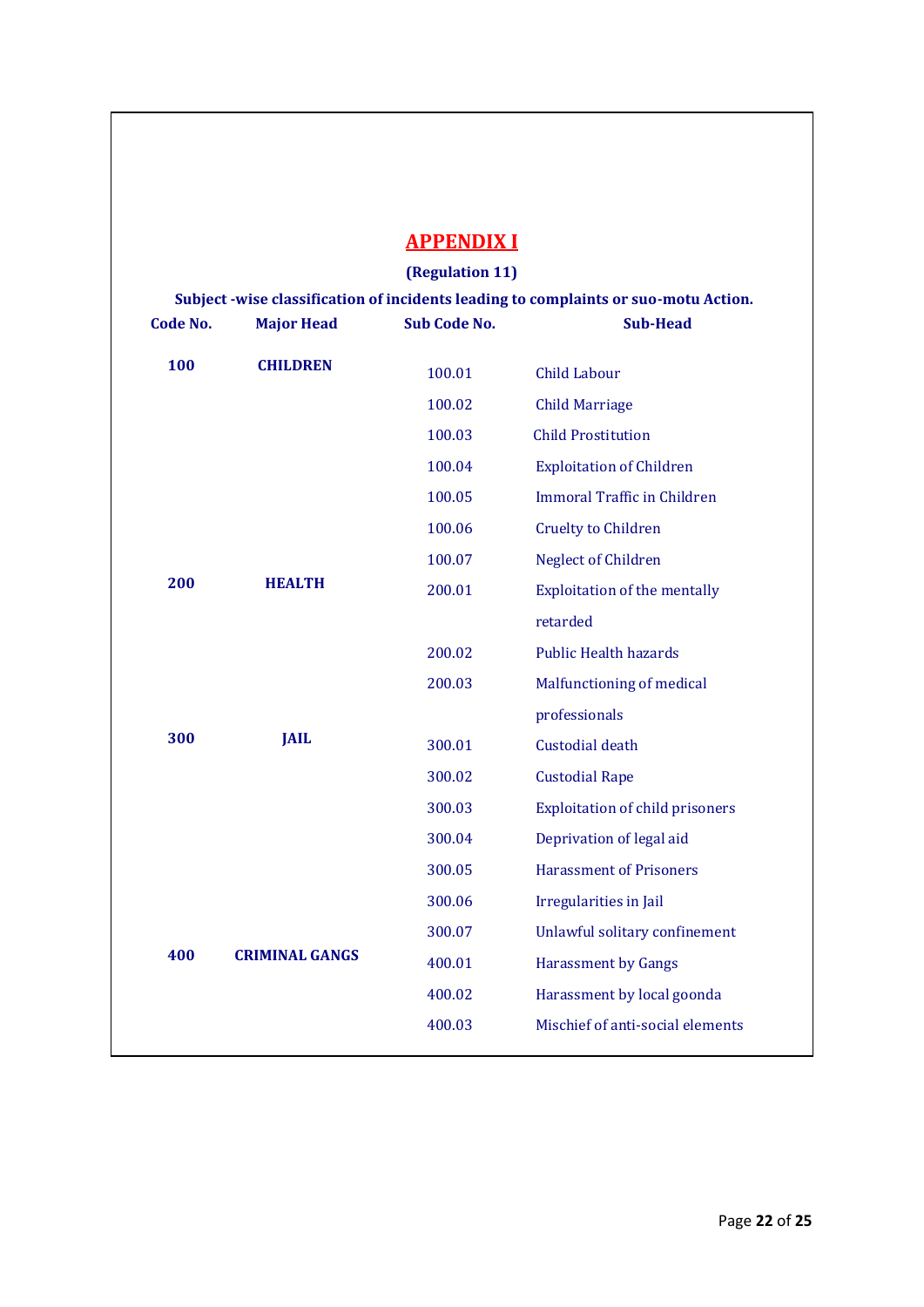| 500 | <b>LABOUR</b>     | 500.01 | <b>Bonded Labour</b>              |
|-----|-------------------|--------|-----------------------------------|
|     |                   | 500.02 | <b>Exploitation of Labour</b>     |
|     |                   | 500.03 | <b>Forced Labour</b>              |
|     |                   | 500.04 | Hazardous employment              |
|     |                   | 500.05 | Slavery                           |
|     |                   | 500.06 | Traffic in human labour           |
| 600 | <b>MINORITIES</b> | 600.01 | Discrimination against minorities |
|     |                   | 600.02 | Discrimination against S.C./S.T   |
|     |                   | 600.03 | Harassment of S.C/S.T             |
|     |                   |        |                                   |
| 700 | <b>POLICE</b>     | 700.01 | Arbitrary use of power            |
|     |                   | 700.02 | Abduction/Kidnapping              |
|     |                   | 700.03 | <b>Abuse of Power</b>             |
|     |                   | 700.04 | <b>Attempted Murder</b>           |
|     |                   | 700.05 | Atrocities on S.C/S.T             |
|     |                   | 700.06 | <b>Custodial death</b>            |
|     |                   | 700.07 | Custodial rape                    |
|     |                   | 700.08 | <b>Custodial torture</b>          |
|     |                   | 700.09 | Custodial violence                |
|     |                   | 700.10 | Death in police firing            |
|     |                   | 700.11 | Death in police encounter         |
|     |                   | 700.12 | Fake encounters                   |
|     |                   | 700.13 | Failure in taking lawful action   |
|     |                   | 700.14 | <b>False implications</b>         |
|     |                   | 700.15 | <b>Illegal arrest</b>             |
|     |                   | 700.16 | <b>Unlawful detention</b>         |
|     |                   | 700.17 | Police motivated incidents        |
|     |                   | 700.18 | Rape                              |
|     |                   | 700.19 | Victimisation                     |
| 800 | <b>POLLUTION</b>  | 800.01 | <b>Ecological disturbances</b>    |
|     |                   | 800.02 | Pollution affecting surroundings  |
|     |                   |        |                                   |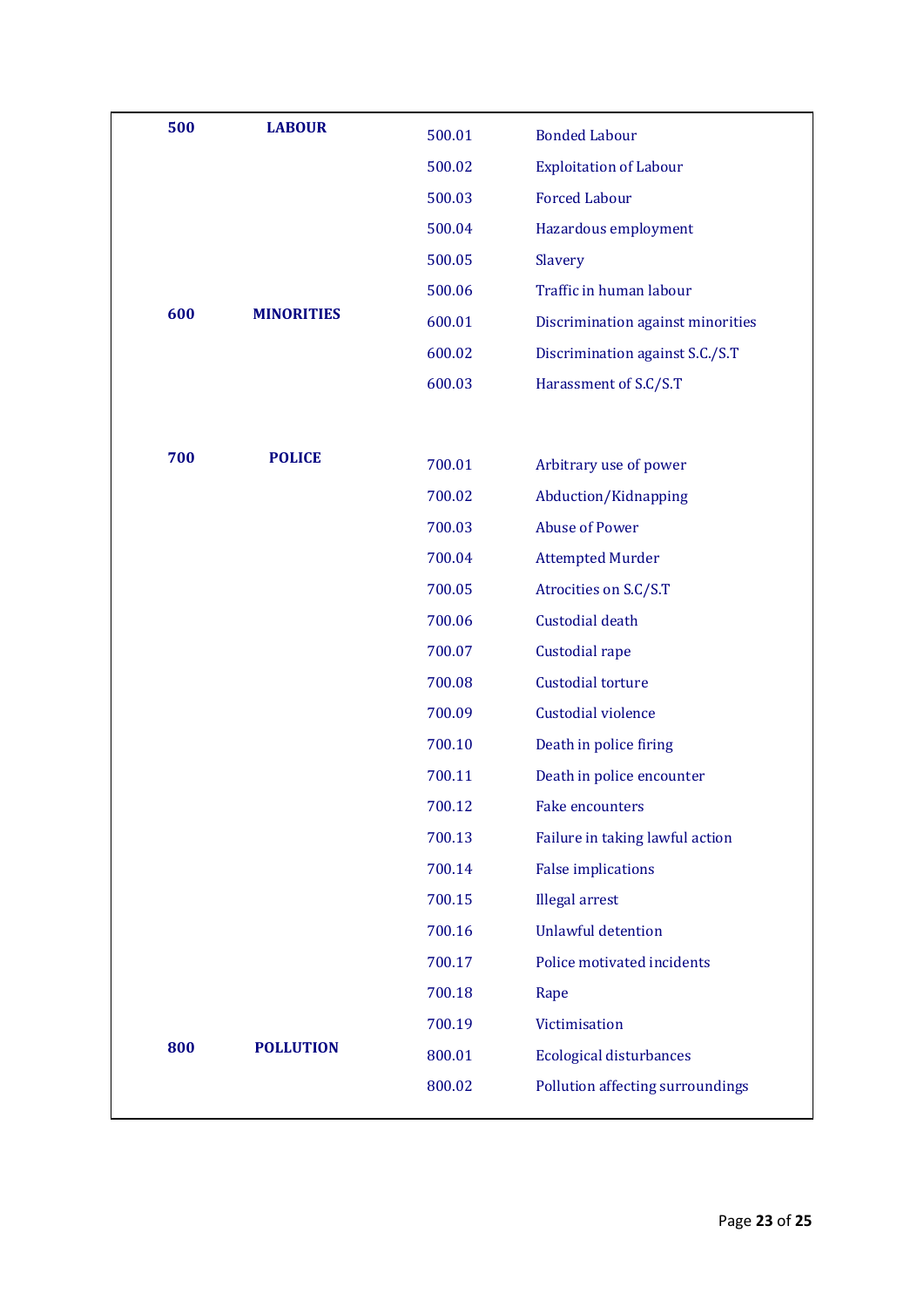| 900  | <b>RELIGION /</b><br><b>COMMUNITY</b> | 900.01  | Communal violence                   |
|------|---------------------------------------|---------|-------------------------------------|
|      |                                       | 900.02  | <b>Group clashes</b>                |
|      |                                       | 900.03  | Racial discrimination               |
|      |                                       | 900.04  | Religious discrimination            |
|      |                                       | 900.05  | <b>Caste Panchayats:</b>            |
|      |                                       |         | excommunication                     |
| 1000 | <b>WOMEN</b>                          | 1000.01 | <b>Abduction and Rape</b>           |
|      |                                       | 1000.02 | Discrimination against women        |
|      |                                       | 1000.03 | Dowry death or attempt              |
|      |                                       | 1000.04 | Dowry demand                        |
|      |                                       | 1000.05 | <b>Exploitation of women</b>        |
|      |                                       | 1000.06 | <b>Gang rape</b>                    |
|      |                                       | 1000.07 | Indignity of women                  |
|      |                                       | 1000.08 | Women: Immoral trafficking          |
|      |                                       | 1000.09 | Murder                              |
|      |                                       | 1000.10 | Sexual harassment                   |
| 1001 | <b>MISCELLANEOUS</b>                  | 1001.01 | Disappearance                       |
|      |                                       | 1001.02 | Unlawful actions of public servants |
|      |                                       | 1001.03 | <b>Unlawful eviction</b>            |
|      |                                       |         |                                     |